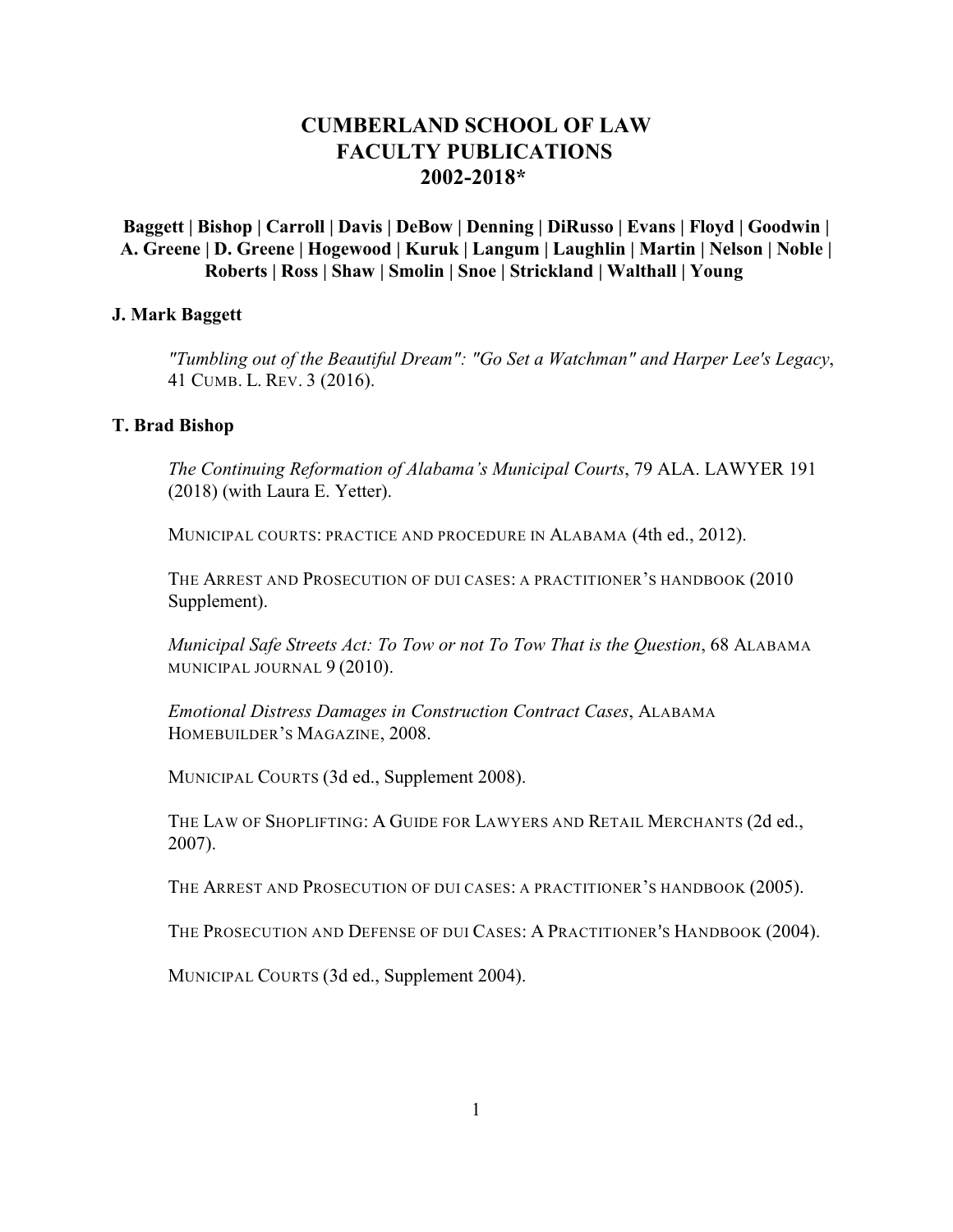### <span id="page-1-0"></span>**John L. Carroll**

*Proportionality in Discovery: A Cautionary Tale*, 32 CAMPBELL L. REV. 455 (2009-2010).

*Alabama Native becomes Chief Judge of Eleventh Circuit Court of Appeals,* 70 ALA. LAW. 296 (2009)*.* 

*Value-Based Deaning*, 40 U. TOL. L. REV. 327 (2009).

*Public Service by Law Students*, 68 ALA. LAW. 46 (2007) (with Pamela H. Bucy).

*Preservation of Documents in the Electronic Age: What Should Courts Do?* 2005 FEDERAL COURTS L. REV. 5 (2005).

*Words of Wisdom for Deans from Mick Jagger and Others*, 36 U.TOL. L. REV. 29 (2004).

*Developments in the Law of Electronic Discovery*, 27 AM. J. TRIAL ADVOC. 357 (2003).

#### **LaJuana Davis**

*Emerging School Finance Litigation in Mississippi*, 36 MISS. C. L. REV. 245 (2018).

*Public Education in Neoliberalism's Second Wave*, 2 INDIANA JOURNAL OF LAW AND SOCIAL EQUALITY xiv (2014) (reviewing ALEXANDER J. MEANS, SCHOOLING IN THE AGE OF AUSTERITY: URBAN EDUCATION AND THE STRUGGLE FOR DEMOCRATIC LIFE (2013)).

*The Fourth Amendment Around the World*, in ENCYCLOPEDIA OF THE FOURTH AMENDMENT (John Vile, ed., 2013).

*Beyond Xenophobia: The Role of Privilege and Gender Expectation in the LPGA's English Language Policy,* 5 WM. MITCHELL L. RAZA J. 1 (2011).

*Rock, Powder, Sentencing—Making Disparate Impact Evidence Relevant in Crack Cocaine Sentencing*, 14 J. GENDER, RACE & JUST. 376 (2011).

*The Legal Implications of the Voting Rights Act Consent Decree on Jefferson County's Government*, 40 CUMB. L. REV. 815 (2010).

*Reconsidering Remedies for Competent Representation in Removal Proceedings*, 58 DRAKE L. REV. 123 (2009).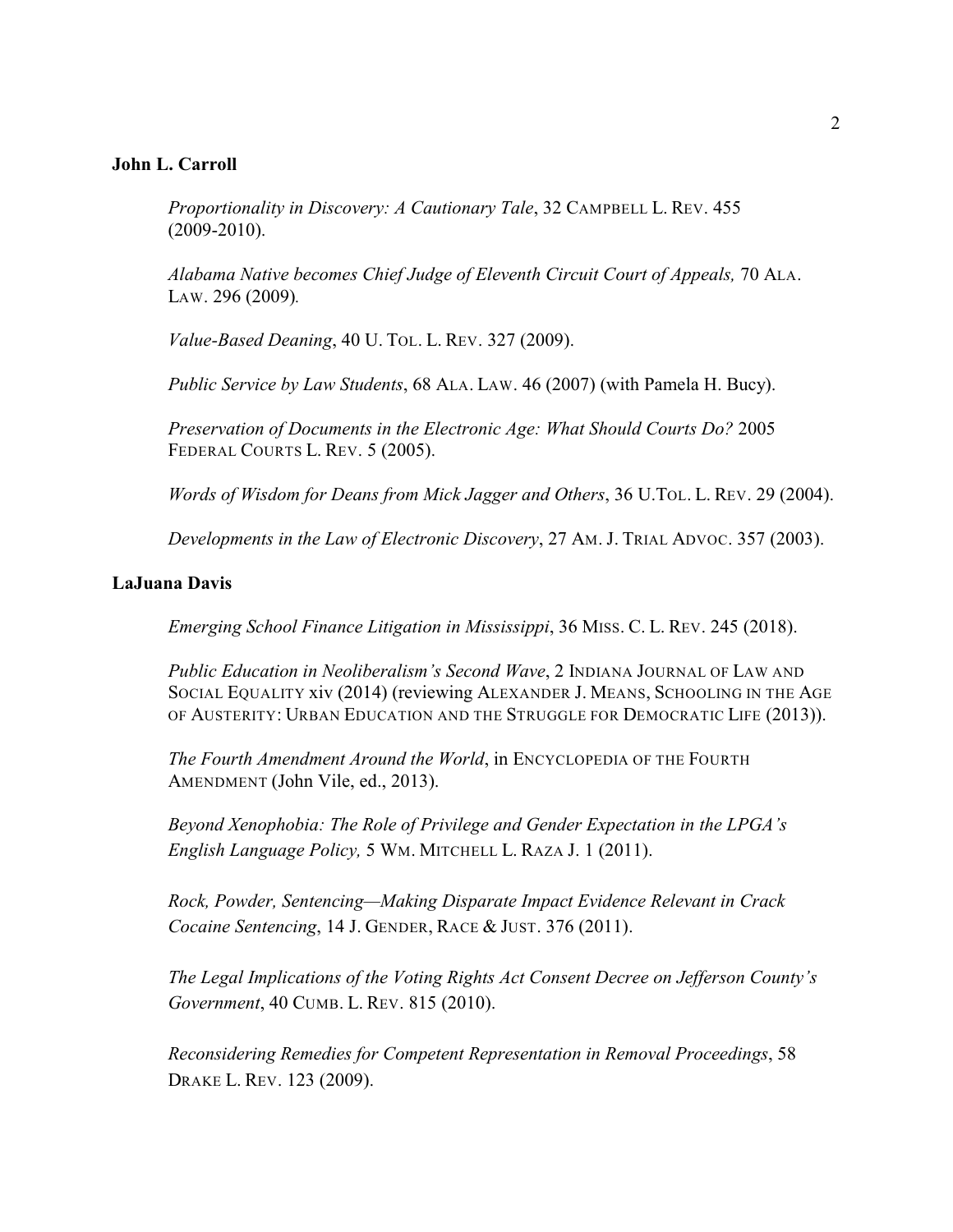### <span id="page-2-0"></span>**LaJuana Davis**, continued

*Overriding Emotion* and *The Pernicious Myth of Racial Jury Nullification*, in CRIMINAL LAW CONVERSATIONS (Paul Robinson ed., 2009).

*Intelligence Testing and Atkins: Considerations for Appellate Courts and Appellate Lawyers*, 5 J. APP. PRAC. & PROCESS 297 (2003).

THE ALABAMA CAPITAL DEFENSE MANUAL, Chps. 3-6, 12-17 (Equal Justice Initiative of Alabama, editions 1-4, 1995-2005).

THE ALABAMA CAPITAL POSTCONVICTION MANUAL, Chps. 2-3, 6, 9-11 (Equal Justice Initiative of Alabama, editions 1-4, 1998-2004).

### **Michael E. DeBow**

*Public Policy and the Future of For-Profit Higher Education*, in COMPETITION AND CONSUMER PROTECTION IN HIGHER EDUCATION (Neal McCluskey, ed., forthcoming 2018).

*Austrian Economics and Tort Law,* in RESEARCH HANDBOOK ON AUSTRIAN LAW AND ECONOMICS 267 (Todd J. Zywicki & Peter J. Boettke, eds., 2017).

*Williams-Yulee v. The Florida Bar*, *the First Amendment, and the Continuing Campaign to Delegitimize Judicial Elections*, 68 VANDERBILT LAW REVIEW EN BANC, 113 (2015) (with Brannon Denning).

CONSERVATIVE AND LIBERTARIAN LEGAL SCHOLARSHIP: AN ANNOTATED BIBLIOGRAPHY (2d ed., 2011) (with Roger Clegg & John McGinnis).

*The Bench, the Bar, and Everyone Else: Some Questions about State Judicial Selection*, 74 MO. L. REV. 777 (2009).

*Consent Decrees in Institutional Reform Litigation: Strategies for State Legislatures*, ALABAMA POLICY INSTITUTE (September 2008) (with Gary J. Palmer, John J. Park, Jr.).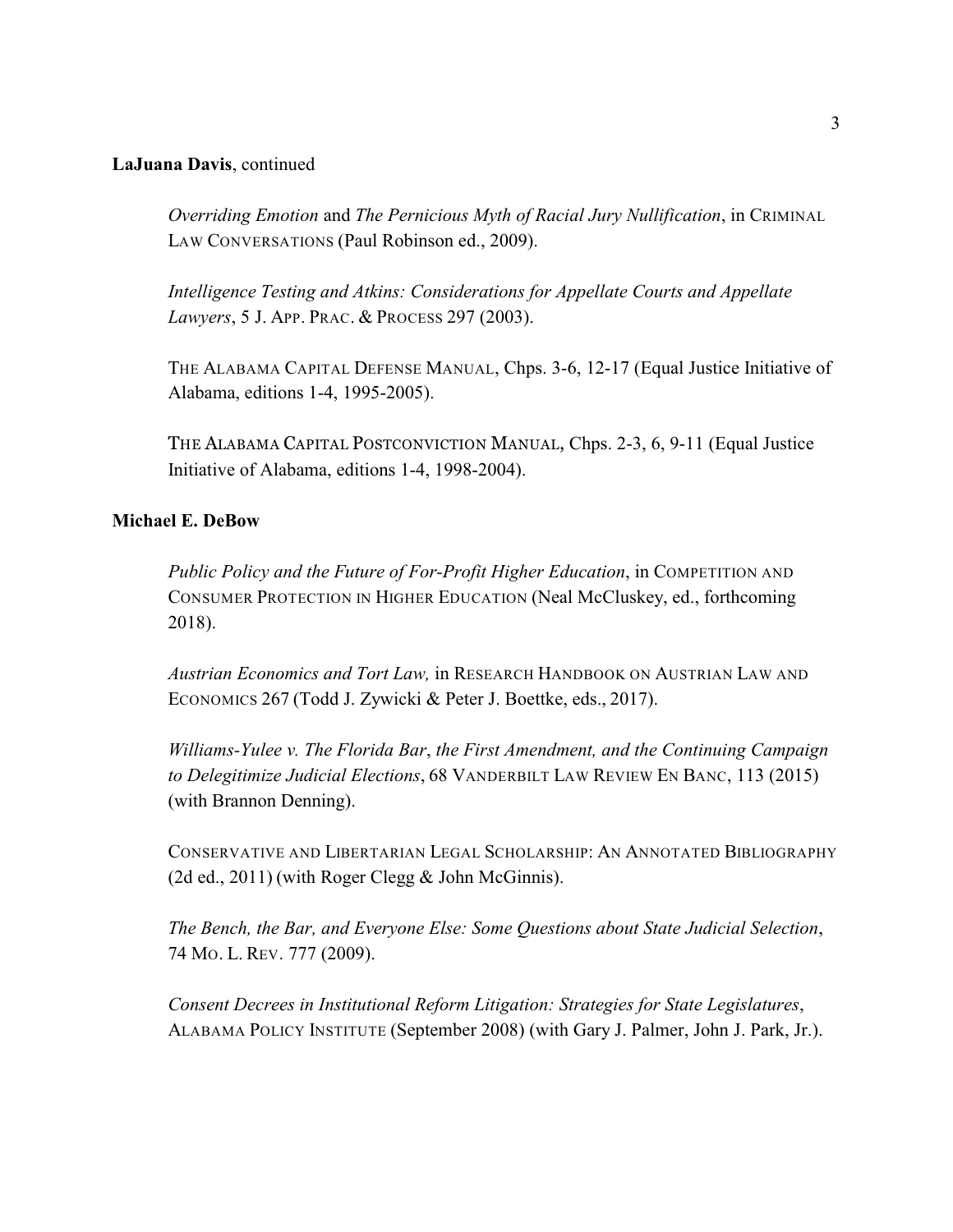### **Michael E. DeBow***,* continued

*State Judicial Selection: Once More Unto the Breach*, 9 ENGAGE: THE JOURNAL OF THE FEDERALIST SOCIETY'S PRACTICE GROUPS 128 (2008).

A Review of ACTIVE LIBERTY: INTERPRETING OUR DEMOCRATIC CONSTITUTION by Stephen Breyer, THE FREEMAN (November 2006).

*Happiness and Public Policy: A Partial Dissent or, Why a Department of Homeland Happiness Would Be a Bad Idea*, 22 J.L. & POL. 283 (2006) (with Dwight Lee).

A Review of THE SECOND BILL OF RIGHTS: FDR'S UNFINISHED REVOLUTION AND WHY WE NEED IT MORE THAN EVER by CASS SUNSTEIN*,* THE FREEMAN (December 2005).

HEALTH SAVINGS ACCOUNTS: CONSUMER-DRIVEN HEALTH CARE FOR NORTH CAROLINA PUBLIC EMPLOYEES AND TEACHERS: POLICY REPORT (October 2005).

*In the Judgement of Voters*, MOBILE REG., Aug. 25, 2004, at 1D.

*The Road Back From A Tort Hell: The Alabama Supreme Court, 1994-2004*, FEDERALIST SOCIETY FOR LAW AND PUBLIC POLICY, INC. (2004).

*State Antitrust Enforcement: Empirical Evidence and A Modest Reform Proposal*, in COMPETITION LAWS IN CONFLICT: ANTITRUST JURISDICTION IN THE GLOBAL ECONOMY 267-287, (2004).

*The Case for Partisan Judicial Elections*, 33 U. TOLEDO L. REV. 393 (2002).

*Out-of-Control Ags*, NAT'L REV. ONLINE, (May 21, 2002), [www.nationalreview/comment/comment-debow052102.asp.](http://www.nationalreview/comment/comment-debow052102.asp.)

*Restraining State Attorney General, Curbing Government Lawsuit Abuse*, CATO INSTITUTE, POLICY ANALYSIS, No. 437 (May 2002).

*The Supreme Court Limits State Censorship of Judicial Campaign Speech*, 3 ENGAGE: THE JOURNAL OF THE FEDERALIST SOCIETY'S PRACTICE GROUPS 123 (Oct. 2002).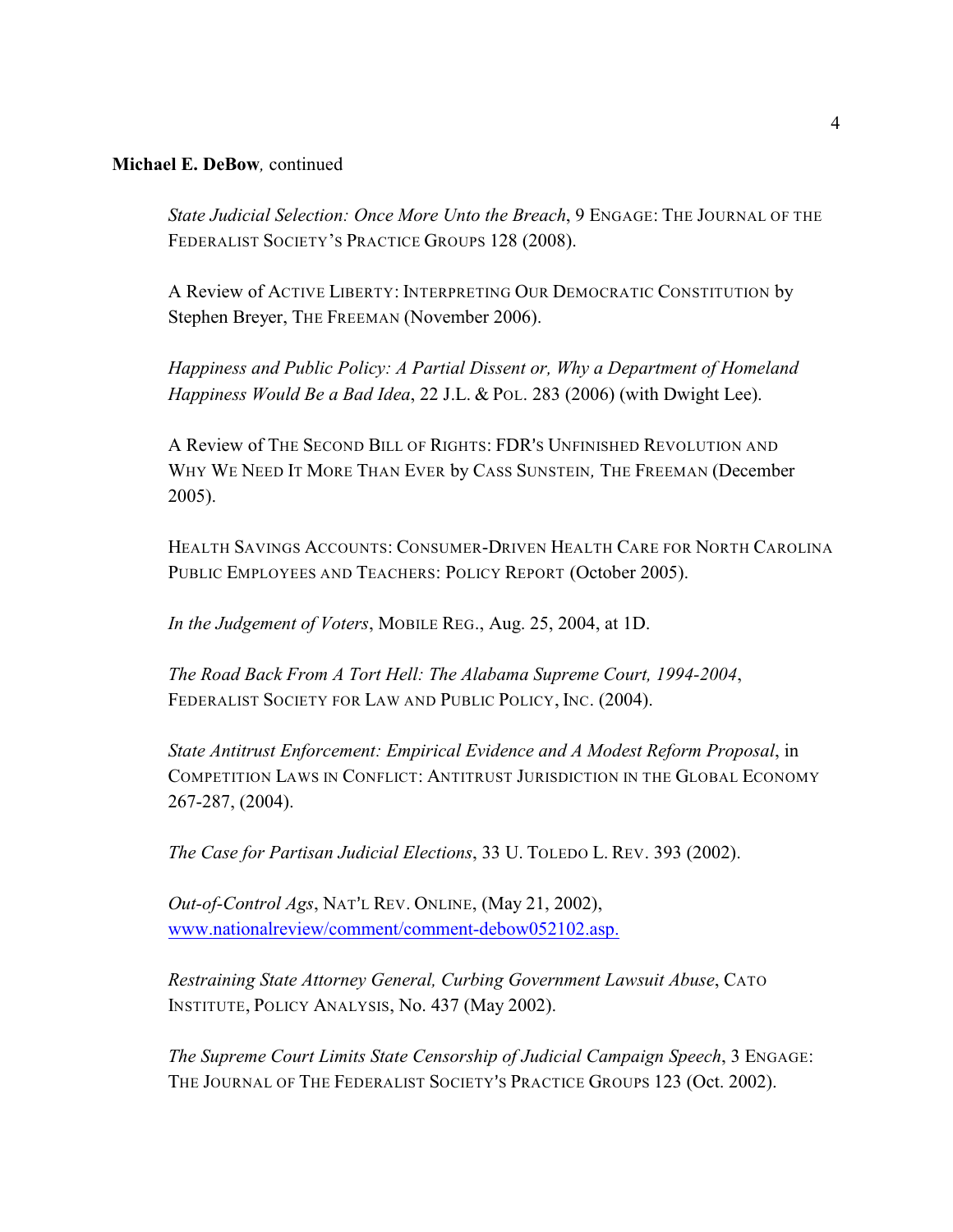#### <span id="page-4-0"></span>**Brannon P. Denning**

*Zone-of-interests Standing in Constitutional Cases After Lexmark*, 21 LEWIS & CLARK L. REV. 97 (2017).

 GUNNS AND THE LAW: CASES, PROBLEMS AND EXPLANATION. (2016) (with Andrew J. McClurg).

*State Legalization of Marijuana as a "Diagonal Federalism" Problem*, 11 FIU L. REV. 349 (2016).

GLANNON GUIDE TO CONSTITUTIONAL LAW: INDIVIDUAL RIGHTS AND LIBERTIES: LEARNING CONSTITUTIONAL LAW THROUGH MULTIPLE-CHOICE QUESTIONS AND ANALYSIS (2d ed., 2015).

*Judicial Doctrine As Risk Regulation*, 82 TENN. L. REV. 405 (2015).

*Vertical Federalism, Horizontal Federalism, and Legal Obstacles to State Marijuana Legalization Efforts*, 65 CASE W. RES. L. REV. L. REV. 567 (2015).

*Anti-anti-evasion In Constitutional Law*, 41 FLA. ST. U. L. REV. 397 (2014) (with Michael B. Kent, Jr.).

*Anti-evasion Doctrines and the Second Amendment*, 81 TENN. L. REV. 551 (2014).

DEVELOPING PROFESSIONAL SKILLS: CONSTITUTIONAL LAW (2014).

*Environmental Federalism and State Renewable Portfolio Standards*, 64 CASE W. RES. L. REV. L. REV. 1519 (2014).

*One Toke Over the (State) Line: Constitutional Limits on "Pot Tourism" Restrictions*, 66 FLA. L. REV. 2279 (2014).

BITTKER ON THE REGULATION OF INTERSTATE AND FOREIGN COMMERCE (2d ed., 2013 and Annual Supplements).

*Extraterritoriality and the Dormant Commerce Clause: A Doctrinal Post-Mortem*, 73 LA. L. REV. 979 (2013).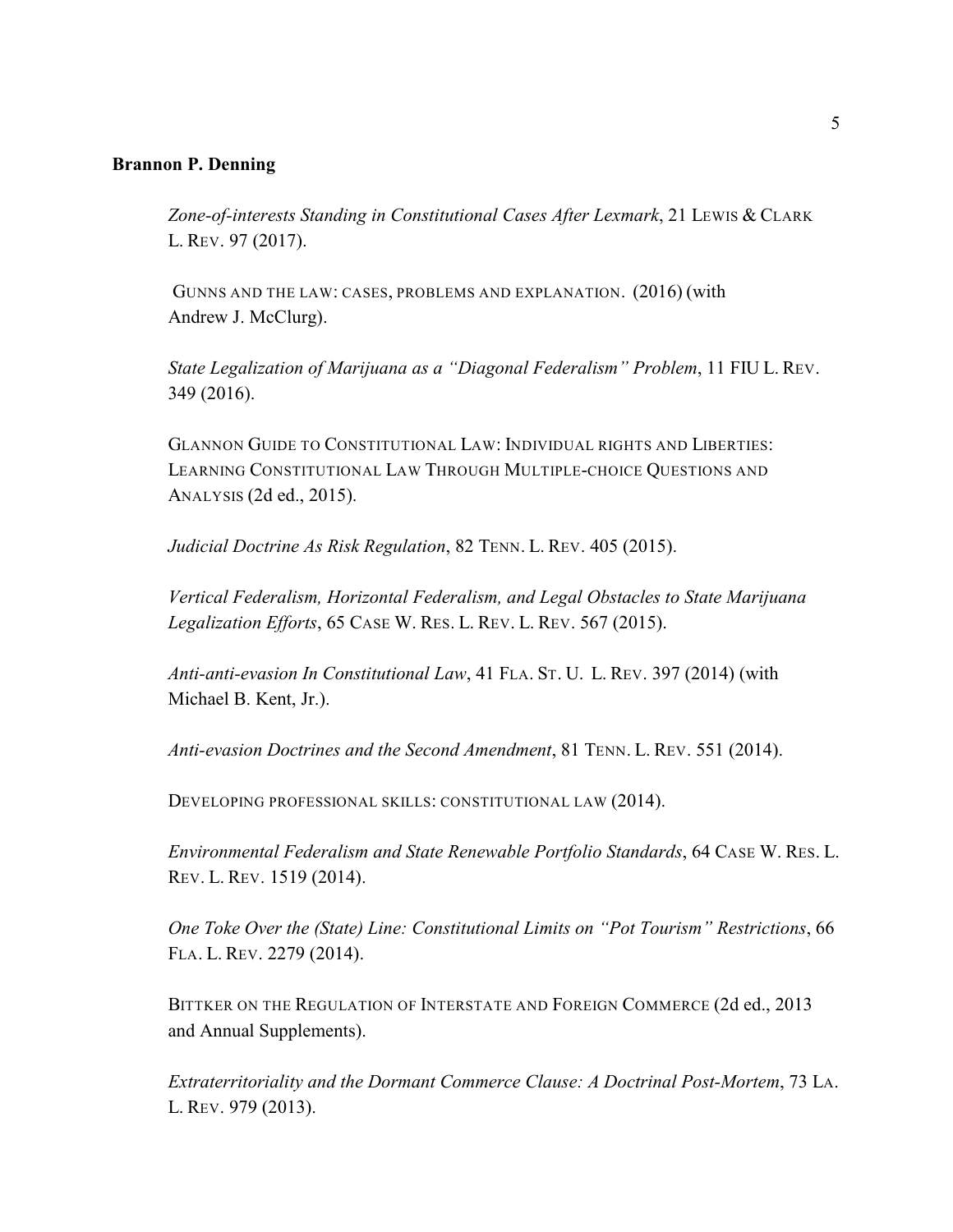THE GLANNON GUIDE TO CONSTITUTIONAL LAW: GOVERNMENTAL STRUCTURE AND POWERS (2d ed., 2013).

*How to Stop Worrying and Learn to Love the Second Amendment: A Reply to Professor Magarian*, 92 TEXAS LAW REVIEW 89 (2013) (with Glenn H. Reynolds).

*National Federation of Independent Business v. Sebelius*: *Five Takes*, 40 HASTINGS CONST. L.Q. 807 (2013) (with Glenn H. Reynolds).

*Anti-Evasion Doctrines in Constitutional Law*, 2012 UTAH L. REV. 1773 (with Michael B. Kent, Jr.).

BITTKER ON THE REGULATION OF INTERSTATE AND FOREIGN COMMERCE (Annual Supplement 2000-2012).

*The Case Against Appointing Politicians to the Supreme Court*, 64 FLA. L. REV. FORUM 31 (2012).

*Due Process and Personal Jurisdiction: Implications for State Taxes*, 64 ST. TAX NOTES 837 (2012).

THE GLANNON GUIDE TO CONSTITUTIONAL LAW: INDIVIDUAL RIGHTS AND LIBERTIES (2012).

A Review of JUDGEMENT CALLS: PRINCIPLE AND POLITICS IN CONSTITUTIONAL LAW by Daniel A. Farber, Suzanna Sherry, TEXAS L. REV. DICTA (2011).

*Common Law Constitutional Interpretation: A Critique*, 27 CONST. COMMENTARY 621 (2011) (reviewing DAVID A. STRAUSS, THE LIVING CONSTITUTION (2010)).

*Three Cheers for Bob Lloyd*, 78 TENN. L. REV. 639 (2011).

*Truth-in-Legislation Amendment: An Idea Whose Time Has Come*, 78 TENN. L. REV. 831 (2011) (with Brooks R. Smith).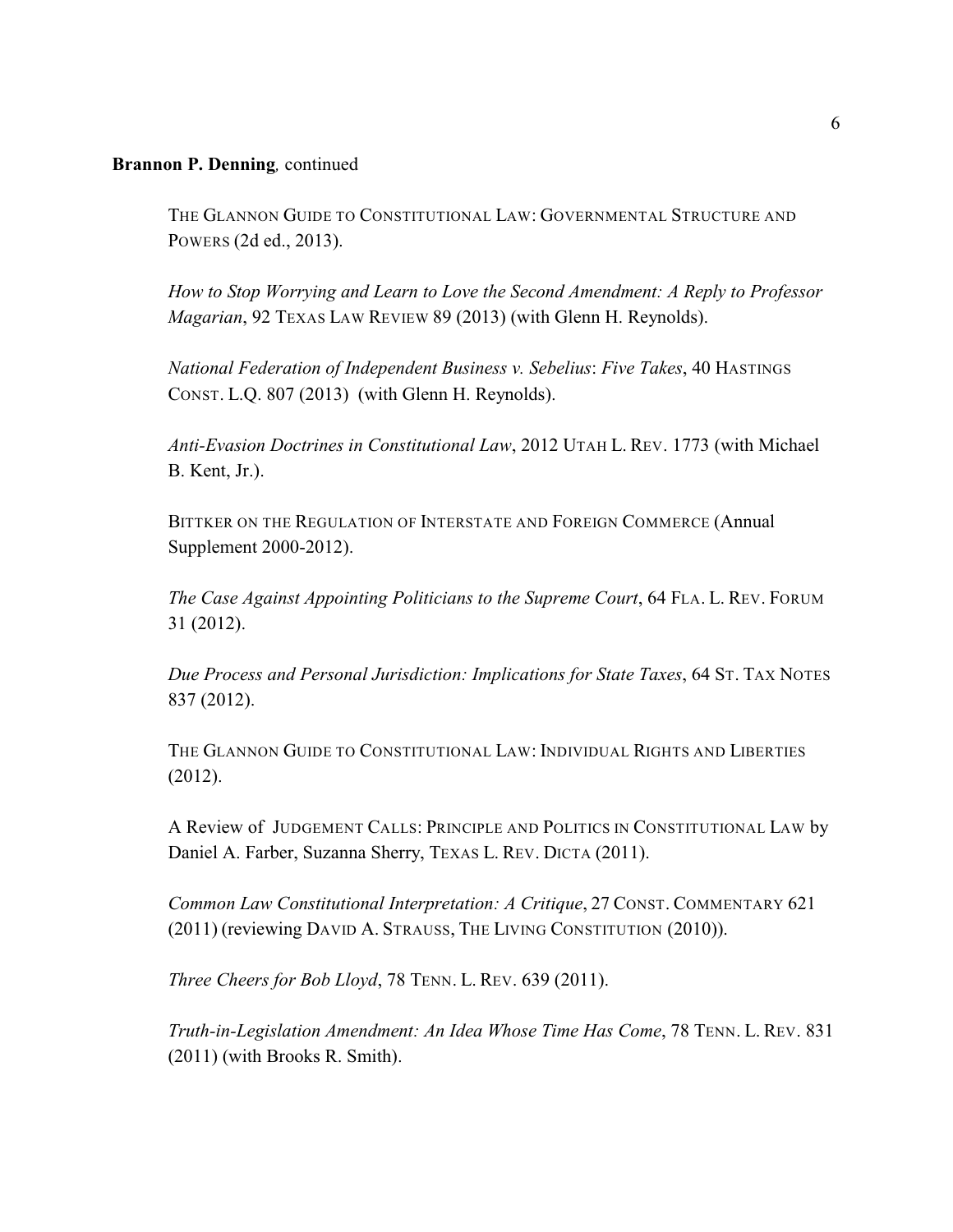*Five Takes on McDonald v. Chicago,* 26 J.L. & Pol. 273 (2010-2011) (with Glenn H. Reynolds).

BECOMING A LAW PROFESSOR: A CANDIDATE'S GUIDE (2010) (with Marcia McCormick, Jeffrey Lipshaw).

THE GLANNON GUIDE TO CONSTITUTIONAL LAW: GOVERNMENTAL STRUCTURE AND POWERS (2010).

*Locally-Grown Food Laws and Constitutional Limits on State and Local Government: Suggestions for Policymakers and Advocates*, 1 J. AGRIC., FOOD SYS & COMMUNITY DEV. 139 (2010) (with Samantha Graff, Heather Wooten).

*Parties, Politics, and the Constitution*, CONCURRING OPINIONS BLOG (reviewing MARK TUSHNET, WHY THE CONSTITUTION MATTERS (2010)).

*New Protectionism and the American Common Market*, 85 NOTRE DAME L. REV. 247 (2009-2010) (with Norman R. Williams).

*American Insurance Ass'n v. Garamendi; C & A Carbone v. Clarkstown; Cooley v. Board of Wardens; Crosby v. National Foreign Relations Council; Davis v. Bandemer; Katzenbach v. McClung; Vieth v. Jubelirer; MLB v. SLJ; "Progressive Era Commerce Clause Cases"; "The Right to Keep and Bear Arms"; United States v. Lopez; and West Lynn Creamery v. Healy* in ENCYCLOPEDIA OF SUPREME COURT OF THE UNITED STATES (2009).

*Dormant Commerce Clause Limits on the Regulation of Big Boxes and Chain Stores: An Update,* 58 CASE WESTERN RES. L. REV. (2008).

*Five Takes on District of Columbia v. Heller*, 69 OHIO ST. L.J. 671 (2008) (with Glenn H. Reynolds).

*Frederick v. Morse and the Regulation of Student Cyberspeech,* 35 HASTINGS CONST. L.Q. 835 (2008) (with Molly C. Taylor).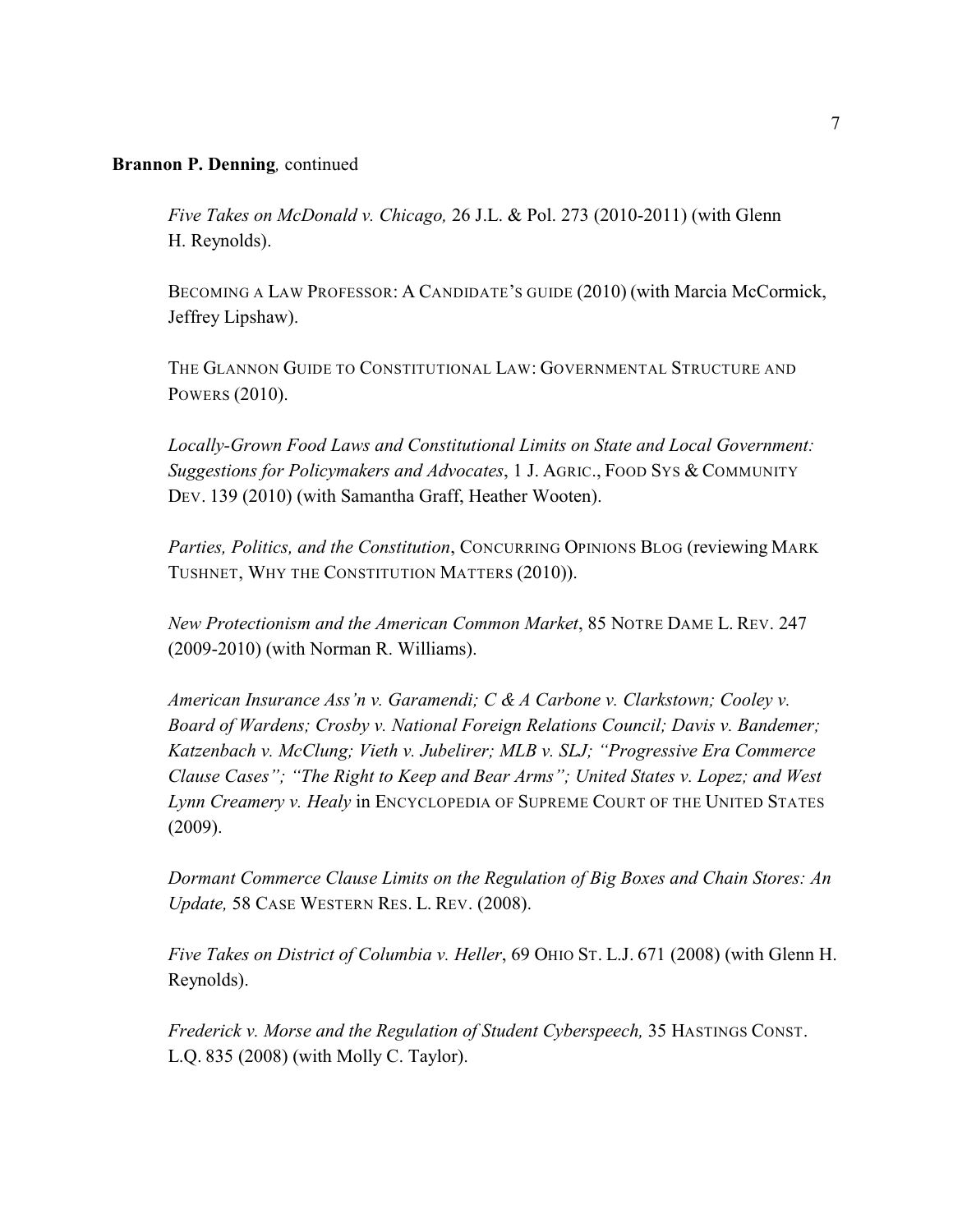*Heller, High Water (Mark) - Lower Courts and the New Right to Keep and Bear Arms*, 60 HASTINGS L.J. 1245 (2008-2009) (with Glenn H. Reynolds).

*Heller*'s *Future in the Lower Courts*, 102 NORTHWESTERN UNIV. L. REV. 2035 (2008) (with Glenn H. Reynolds).

*In Defense of a "Thin" Second Amendment: Culture, the Constitution, and the Gun Control Debate,* 1 ALB. GOV'T L. REV. 418 (2008).

*The New Doctrinalism in Constitutional Scholarship and District of Columbia v. Heller*, 75 TENN. L. REV. 789 (2008).

*Reconstructing the Dormant Commerce Clause Doctrine*, 50 WM. & MARY L. REV. 417 (2008).

*The Year of the Gun: Second Amendment Rights and the Supreme Court*, 86 TEXAS LAW REVIEW SEE ALSO 22 (2008) (with Glenn Harlan Reynolds).

*Debate*, *The Future of the Dormant Commerce Clause: Abolishing the Prohibition on Discriminatory Taxation*, 155 PEN Numbra 209 (2007) (with Edward A. Zelinsky)*.*

*Gonzales v. Carhart: An Alternate Opinion*, 2007 CATO SUP. CT. REV. 167.

*Is the Dormant Commerce Clause Expendable? A Response to Edward Zelinsky,* 77 MISS. L.J. 623 (2007).

*Confederation-Era Discrimination Against Interstate Commerce and the Legitimacy of the Dormant Commerce Clause Doctrine*, 94 KY. L.J. 37 (2005-2006).

*Daimler Chrysler Corp. v. Cuno*, *State Investment Incentives, and the Future of the Dormant Commerce Clause Doctrine*, 2005-2006 Cato Sup. Ct. Rev. 173.

*Cuno and the Court: The Case for Minimalism, 4 Geo. J.L. & Pub. Pol'y 33 (2006).*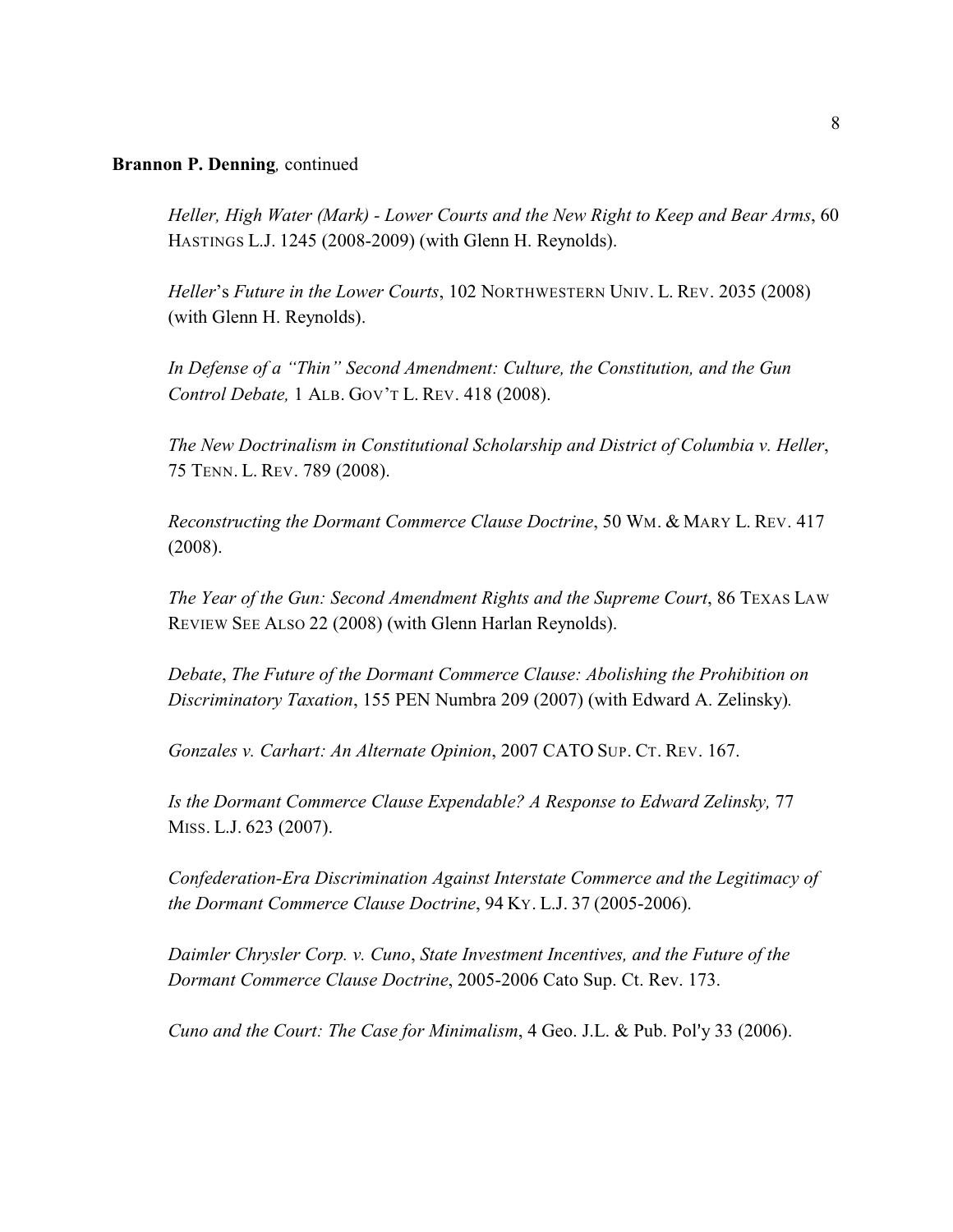*Retail Store Size-Capping Ordinances and the Dormant Commerce Clause Doctrine,* 37 URB. LAW. 907(2005) (with Rachel M. Lary). Shorter version published as *Retail Store Size-Capping Ordinances: Legitimate Land Use Regulations or Unconstitutional Economic Protectionism?* 20 PROPERTY & PROBATE 8 (July/Aug. 2006).

*Crosby v. National Foreign Trade Council* and *Norfolk Southern v. Shanklin*, in The OXFORD GUIDE TO THE UNITED STATES SUPREME COURT (2005).

*Empirical Measurements of Judicial Performance: Thoughts on Choi and Gulati's Tournament of Judges?* 32 FLA. ST. U. L. REV. 1123 (2005).

*Gun Litigation and the Constitution*, in SUING THE FIREARMS INDUSTRY: A LEGAL BATTLE AT THE CROSSROADS OF GUN CONTROL AND MASS TORTS (2005).

*The Import-Export Clause and Article I, §10, cl. 1* in THE HERITAGE GUIDE TO THE CONSTITUTION (2005).

*What Hath Raich Wrought? Five Takes*, 9 LEWIS & CLARK L. REV. 915 (2005) (with Glenn H. Reynolds).

*American Insurance Ass=n v. Garamendi and Executive Preemption in Foreign Affairs*, 46 WM. & MARY L. REV. 825 (2004) (with Michael D. Ramsey).

A Review ofBROWN V. BOARD OF EDUCATION: CASTE, CULTURE, AND THE CONSTITUTION by Robert J. Cottrol, Raymond T. Diamond, Leland B. Ware, L. LIB. J. 229 (2004).

*The Dormant Commerce Clause Doctrine: Prolegomenon to a Defense*, 88 MINN. L. REV. 1801 (2004).

*Judge Noonan's J'Accuse . . . !* 34 CUMB. L. REV. 477 (2004) (reviewing JOHN T. NOONAN, NARROWING THE NATION'S POWER: THE SUPREME COURT SIDES WITH THE STATES (2002)).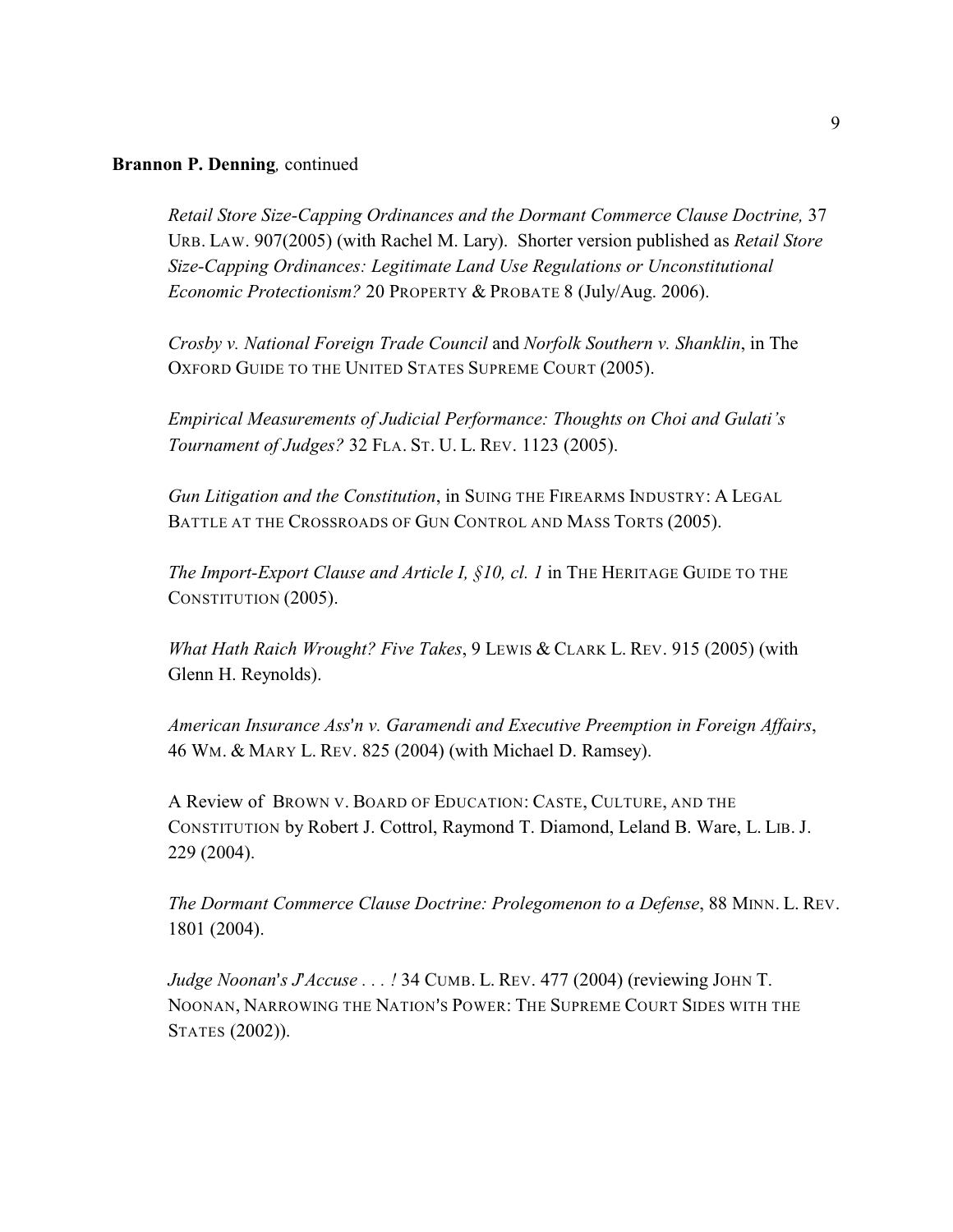*Constitutional Incidents: Interpretation in Real Time*, 70 TENN. L. REV. 281 (2003) (with Glenn H. Reynolds).

*International Decisions, American Insurance Ass'n v. Garamendi* and *Deutsch v. Turner Corp.*, 97 Am. J. Int'l L. 950 (2003).

*Walter V. Schaefer,* in GREAT AMERICAN JUDGES: AN ENCYCLOPEDIA (2003).

*Why the Privileges and Immunities Clause of Article IV Cannot Replace the Dormant Commerce Clause Doctrine,* 88 MINN. L. REV. 384 (2003).

*Rulings and Resistance: The New Commerce Clause Jurisprudence Encounters the Lower Courts*, 55 ARK. L. REV. 1253 (2002-2003) (with Glenn H. Reynolds).

*The Relevance of Constitutional Amendments: A Reply to David Strauss*, 77 TUL. L. REV. 247 (2002) (with John R. Vile).

*Smokey and the Bandit in Cyberspace: The Dormant Commerce Clause, the Twenty-first Amendment, and State Regulation of Internet Alcohol Sales*, 19 CONST. COMMENTARY 297 (2002).

*Telling Miller's Tale: A Reply to David Yassky*, 65 LAW & CONTEMP. PROB. 113 (2002) (with Glenn H. Reynolds).

*Where Do We Stand Now? Standing in Environmental and Resources Litigation*, 17 NAT'L RES. & ENV'T 17 (2002) (with P. Stephen Gidiere, III).

*The Yale Law School Divisional Studies Program, 1954-64: An Experiment in Legal Education*, 52 J. LEG. ED. 365 (2002).

*Against (Constitutional) Settlement*, 19 CONST. COMMENTARY 781 (2002) (reviewing LOUIS MICHAEL SEIDMAN, OUR UNSETTLED CONSTITUTION (2001)).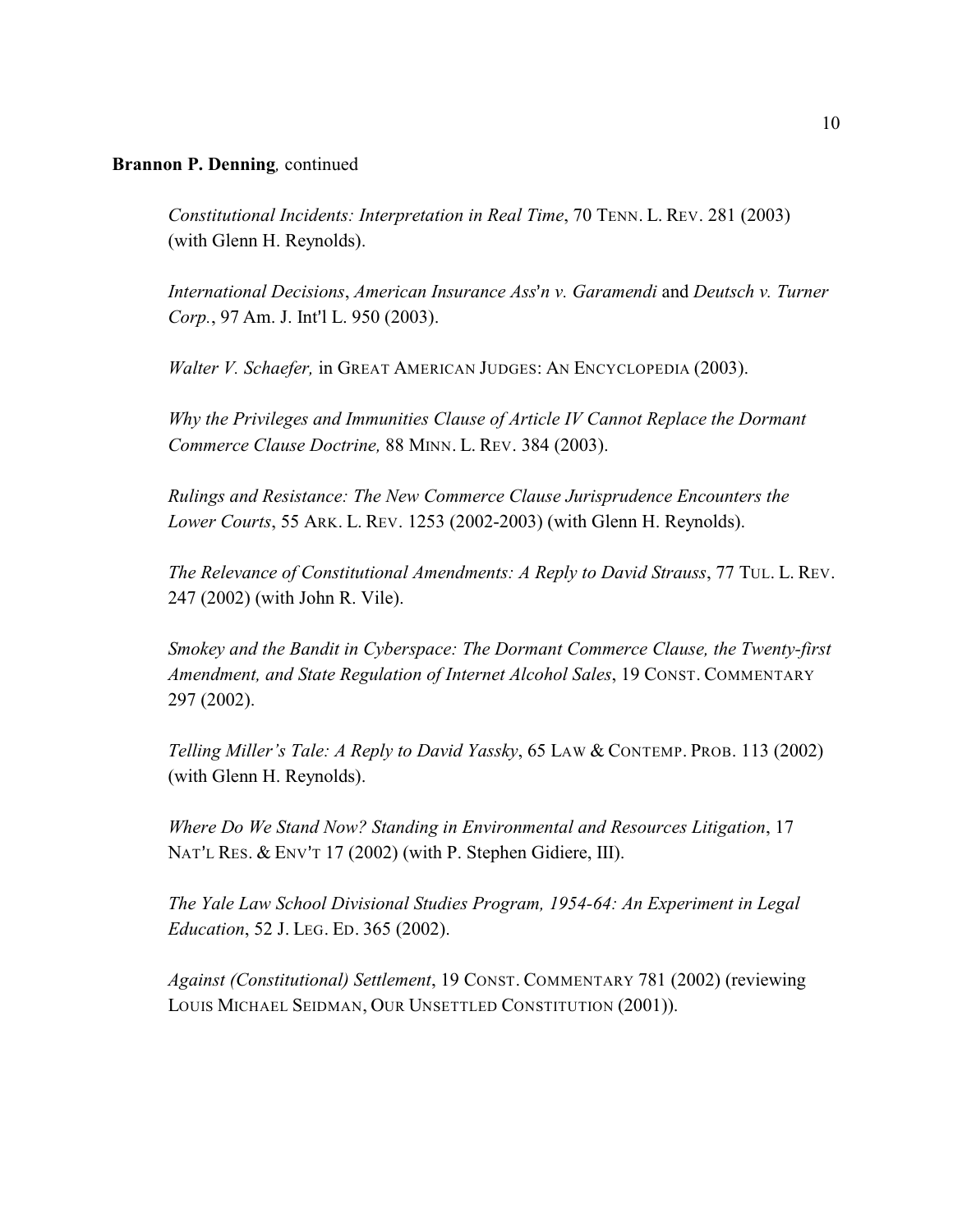#### <span id="page-10-0"></span>**Alyssa DiRusso**

*Clients Thinking Calexit? Consider Taxexit (Tax Planning to Shift Revenue From Federal to State and Local Government),* 31 THE PRAC. TAX LAW. 29 (2017).

*Wealth Management Planning to Shift Revenue to State and Local Governments,* 31 PROBATE & PROPERTY 46 (2017).

*Turn-key T&E: Building a Trusts and Estates Practice,* 29 QUINNIPIAC PROB. L.J. (2016).

*Euthanizing Small Charities: The Threat of Small Trust Termination Statutes,* 45 CUMB. L.REV. 473 (2015).

*Charity at Work: Proposing a Charitable Flexible Spending Account,* 2014 UTAH LAW REVIEW 281 (2014).

*Microlawyering and Simulations in Trusts and Estates Courses,* 58 ST. LOUIS U. L.J. 739 (2014).

*Pro and Con (Law): Considering the Irrevocable Nongrantor Trust Technique, 67 VAND.* L.R. 1999 (2014).

*Taxes and Brains,* JOTWELL: TRUSTS AND ESTATES (2013) (reviewing ADAM CHODOROW, DEATH AND TAXES AND ZOMBIES), available at<http://trustest.jotwell.com>.

*Parental Testamentary Appointments of Guardians for Children,* 25 QUINNIPIAC PROB. L.J. 369 (2012) (with S. Kristen Peters).

*American Nonprofit Law in Comparative Perspective,* 10 WASH. U. GLOBAL STUD. L. REV. 39 (2011).

*Law and Literature Junior: Lawyers In Books For Young Children,* 11 WHITTIER J. CHILD & FAM. ADVOC. 39 (2011) (with Letitia Van Campen).

*Testacy and Intestacy: The Dynamics of Wills and Demographic Status,* 23 QUINNIPIAC PROB. L.J. 36 (2009-2010).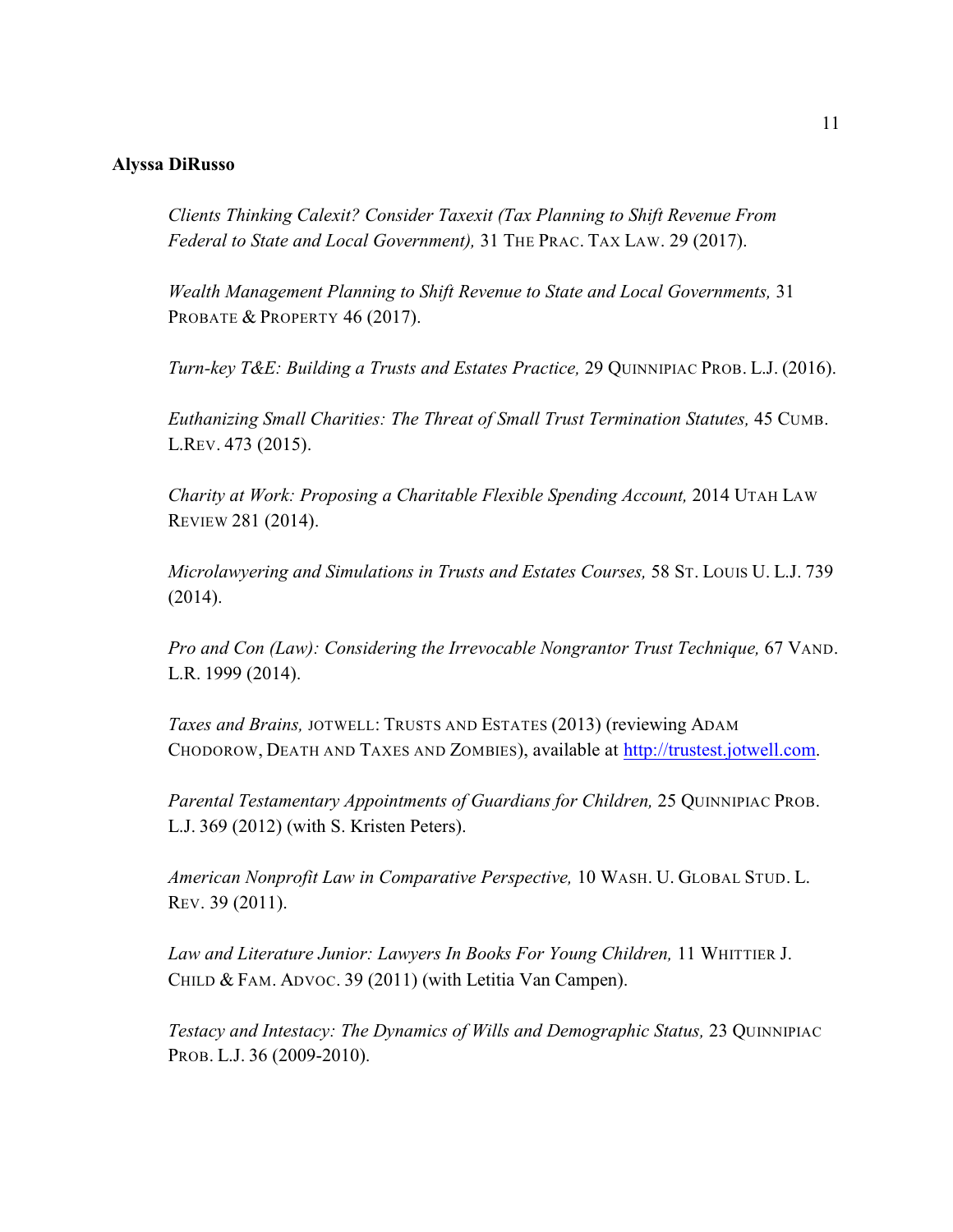#### <span id="page-11-0"></span>**Alyssa DiRusso**, (continued)

*DiRusso on the Power to Adjust under the Principal and Income Act*, Lexis Expert Commentary (2008).

*DiRusso on Statutory Unitrust Elections*, Lexis Expert Commentary (2008).

*Marketing Wills*, 16 ELDER L. J. 33 (2008) (with Michael R. McCunney).

*Prof. Alyssa A. DiRusso on Precatory Language*, Lexis Expert Commentary (2008).

*He Says, She Asks: Gender, Language, and the Law of Precatory Words in Wills, 22 Wis.* WOMEN'S L.J. 1 (2007).

*Tactile Learning in the Wills Classroom*, 14 THE LAW TEACHER 4 (2007).

*Beginner's Mind: Thoughts from a New Law Professor*, 13 THE LAW TEACHER 11 (2006).

*Law Schools Are Enriched by the Perspectives of New Professors*, 34 STUDENT LAWYER 14 (2006).

*Supporting the Supporting Organization: The Potential and Exploitation of 509(a)(3) Charities*, 39 IND. L. REV. 207 (2006).

*Statutory Techniques for Balancing the Financial Interests of Trust Beneficiaries*, 39 U.S.F. L. REV. 261 (2005) (with Kathleen M. Sablone).

*Tenure-Track Law Professorships*, 9 THE YOUNG LAWYER 5 (2005).

*The Ultimate Balancing Act: Lawyering and Parenting*, 8 THE YOUNG LAWYER 6 (2004).

### **Jill Elysa Evans**

*In Search of Paternal Equity: A Father's Right to Pursue a Claim for Wrongful Conception*, 36 LOY U. CHI. L. REV. 1045 (2005).

*RICO*, *Securities, Intellectual Property*, *CERCLA, Employment Discrimination*, and *Scientific Evidence*, in MANUAL FOR COMPLEX LITIGATION 4TH (4<sup>th</sup> ed., 2004).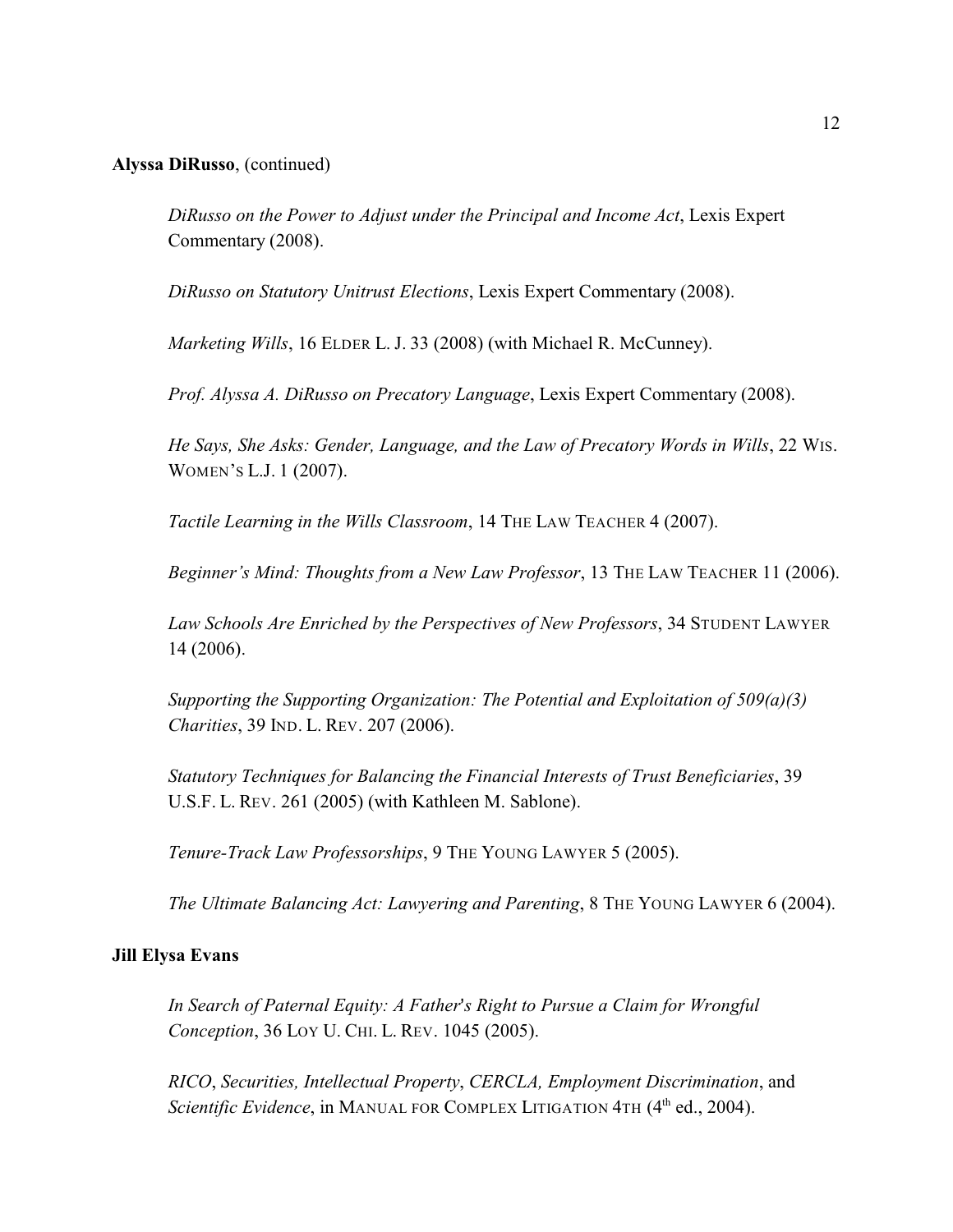#### <span id="page-12-0"></span>**Michael D. Floyd (\*Retired)**

*The Genius of SEALS: Scholarship, Teaching, Friends, and Family, in Beautiful Places on a Budget,* 86 U. Missouri-Kansas City Law Review 511 (2018).

*A Brief History of the Jefferson County, Alabama Sewer Financing Crisis*, 40 CUMB. L. REV. 691 (2010).

MASTERING NEGOTIABLE INSTRUMENTS (UCC ARTICLES 3 AND 4) AND OTHER PAYMENT SYSTEMS  $(2008 \text{ and } 2^{\text{nd}} \text{ ed}, 2018).$ 

### **Robert J. Goodwin (\*Retired)**

CRIMINAL AND FORENSIC EVIDENCE: CASES, MATERIALS, PROBLEMS (4th ed, 2014) (with Jimmy Gurule).

GAMBLE'S ALABAMA RULES OF EVIDENCE: A TRIAL MANUAL FOR MAKING AND ANSWERING OBJECTIONS  $(3^{rd}$  ed., 2014) (with Charles W. Gamble, Terrence W. McCarthy).

MCELROY'S ALABAMA EVIDENCE  $(6<sup>th</sup>$  ed., Supplement 2012) (with Charles W. Gamble, Terrence McCarthy).

*An Overview of Alabama's New Daubert-Based Admissibility Standard*, 73 ALA. LAW. 197 (2012).

MCELROY's ALABAMA EVIDENCE (6<sup>th</sup> ed., Supplement 2011) (with Charles W. Gamble).

CRIMINAL AND FORENSIC EVIDENCE: CASES, MATERIAL, PROBLEMS, TEACHER'S MANUAL (2010) (with Jimmy Gurule).

MCELROY's ALABAMA EVIDENCE (6<sup>th</sup> ed., Supplement 2010) (with Charles W. Gamble).

CRIMINAL AND FORENSIC EVIDENCE: CASES, MATERIALS, PROBLEMS (3d ed, 2009) (with Jimmy Gurule).

MCELROY'S ALABAMA EVIDENCE  $(6<sup>th</sup>$  ed., 2009) (with Charles W. Gamble).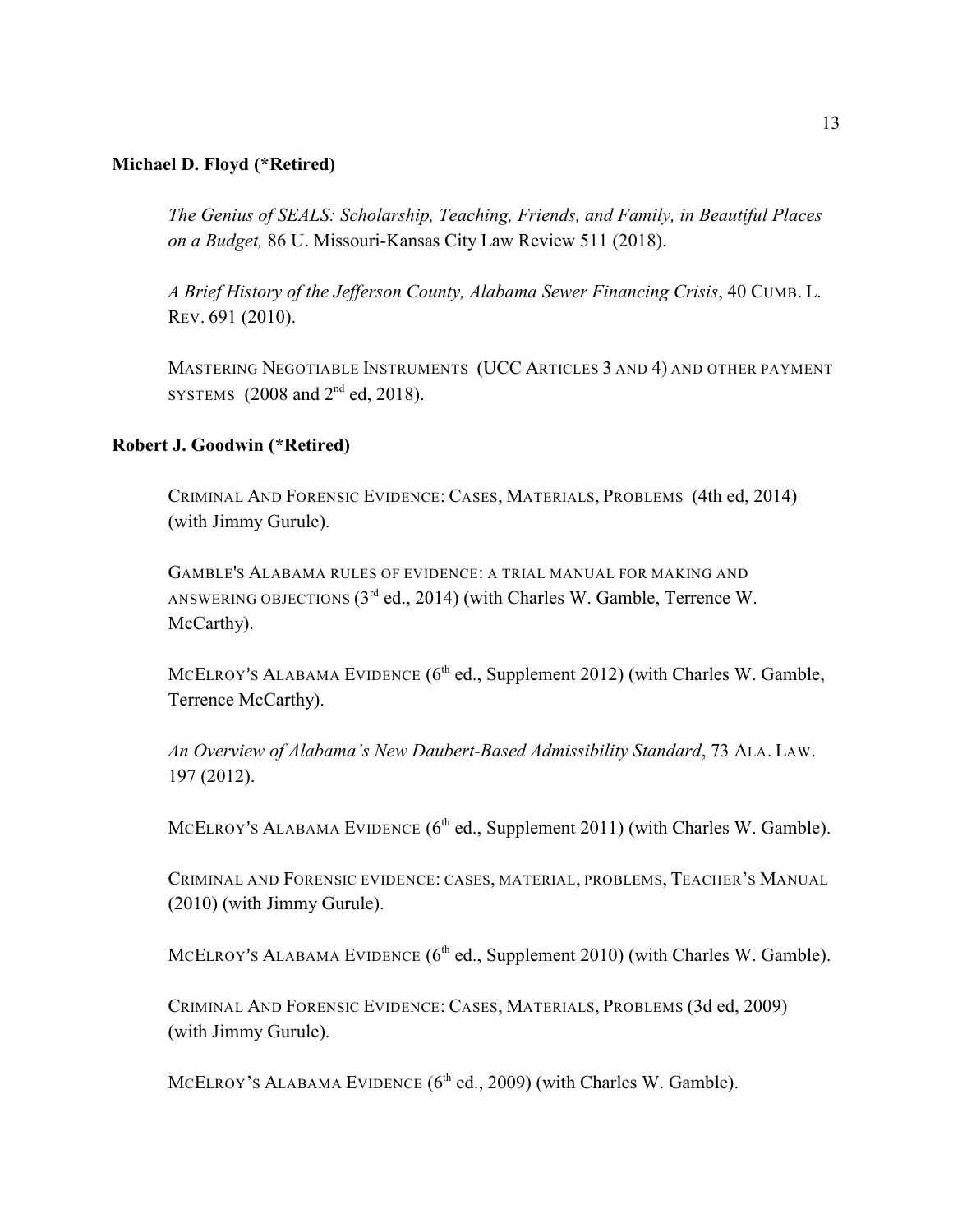### <span id="page-13-0"></span>**Robert J. Goodwin (\*Retired)***,* continued

MCELROY's ALABAMA EVIDENCE  $(5<sup>th</sup>$  ed., Supplement 2006) (with Charles W. Gamble).

*Fifty Years of* Frye *in Alabama: The Continuing Debate over Adopting the Test Established in Daubert v. Merrill Dow Pharmaceuticals Inc.*, 35 CUMB. L. REV. 231 (2004-2005).

ALABAMA EVIDENTIARY FOUNDATIONS (Cumulative Supplement 2004) (with Charles W. Gamble, Terry L. Butts, Edward J. Imwinkelreid).

ALABAMA EVIDENTIARY FOUNDATIONS (Cumulative Supplement 2003) (with Charles W. Gamble, Terry L. Butts, Edward J. Imwinkelreid).

CRIMINAL AND SCIENTIFIC EVIDENCE: CASES, MATERIAL, PROBLEMS (2d ed., 2002) (with Jimmy Gurule).

CRIMINAL AND SCIENTIFIC EVIDENCE: CASES, MATERIAL, PROBLEMS, TEACHER'S MANUAL (2d ed., 2002) (with Jimmy Gurule).

TEACHER'S MANUAL: CRIMINAL AND SCIENTIFIC EVIDENCE: CASES, MATERIAL, PROBLEMS (2d ed., 2002) (with Jimmy Gurule).

### **Andrew Robert Greene (\*Retired)**

*Square Pegs and Round Holes: Application of the 'Best Scientific Data Available' Standard in the Endangered Species Act,* 16 TUL. ENVTL. L.J. 387 (2003).

#### **D. Wendy Greene**

*To Be Aggrieved by "Misperception Discrimination" in the Workplace,* 97 BULLETIN OF COMPARATIVE LABOUR RELATIONS 3, Improving Workplace Quality: New Perspectives and Challenges for Worker Well-Being Edited by William Bromwich & Olga Rymkevich (Kluwer Law International 2017) (Lead Chapter).

*Splitting Hairs: The Eleventh Circuit's Take on Workplace Bans Against Black Women's Natural Hair in EEOC v. Catastrophe Management Solutions,* 71 U. MIAMI L.REV. 987 (2017).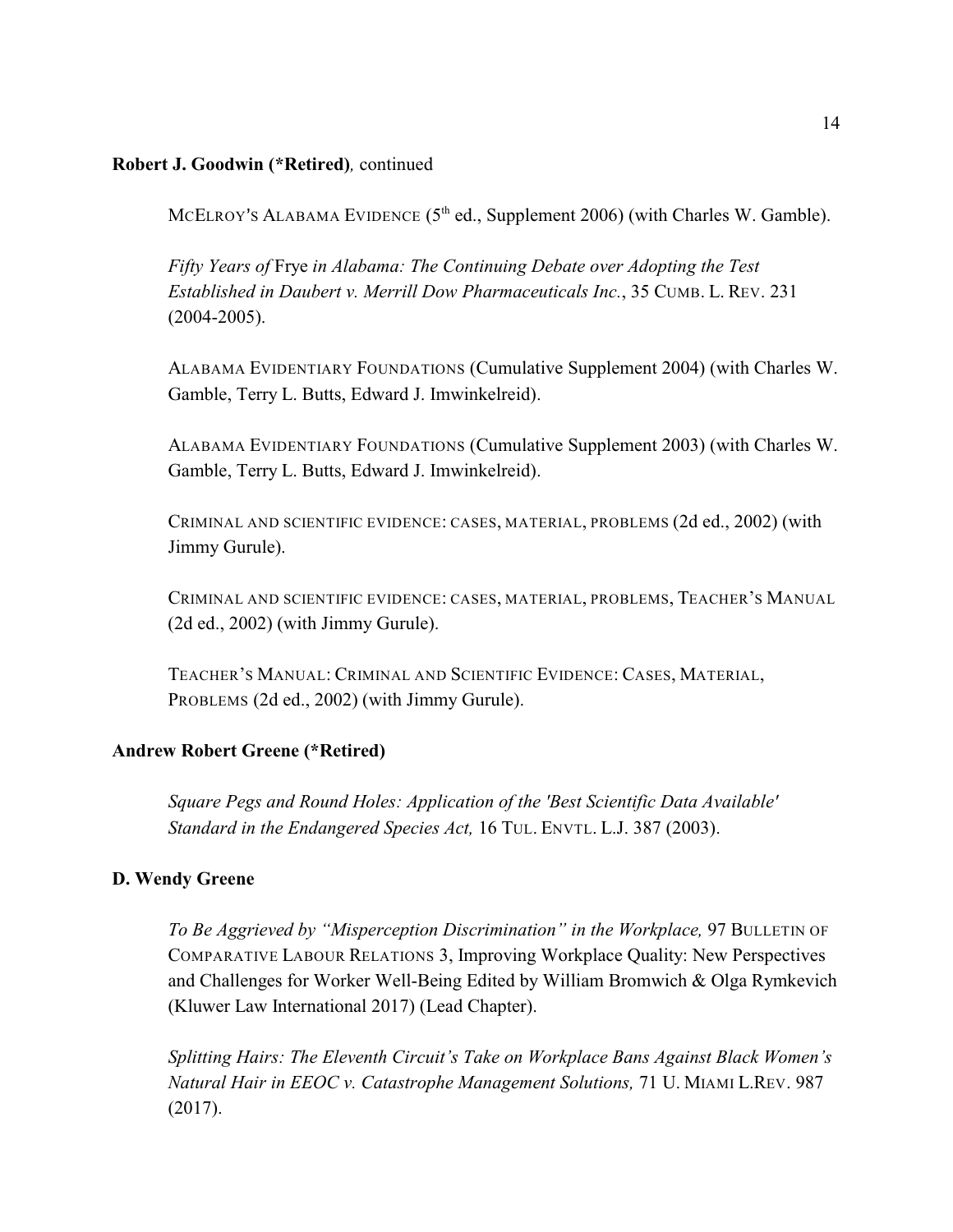### <span id="page-14-0"></span>**D. Wendy Greene**, continued

*All in the Family: Interracial Intimacy, Racial Fictions, and the Law*, 4 CAL. L. REV. CIRCUIT 179 (2013) (reviewing ANGELA ONWUACHI-WILLIG, ACCORDING TO OUR HEARTS: RHINELANDER V. RHINELANDER AND THE LAW OF THE MULTIRACIAL FAMILY (2013)).

*Categorically Black, White or Wrong: Misperception Discrimination and The State of Title Vii Protection*, 47 MICH. J. L. REF. 87 (2013).

*A Multidimensional Analysis of What Not to Wear in the Workplace: Hijabs and Natural Hair*, 8 FIU L. REV. 333 (2013).

*Black Women Can't Have Blonde Hair in the Workplace*, 14 J. GENDER RACE & JUST. 405 (2010-2011).

*On Race, Nationhood and Citizenship*, 34 T. MARSHALL L. REV. 421 (2010) (reviewing LAURA E. GÓMEZ, MANIFEST DESTINIES: THE MAKING OF THE MEXICAN AMERICAN RACE, 2008))**.**

*Pretext without Context,* 75 MO. L. REV. 403 (2010).

*Determining the (In)determinable: Race in Brazil and the United States*, 14 MICH. J. RACE & L. 143 (2008-2009).

*Title VII: What's Hair (and Other Race-Based Characteristics) Got To Do With It?* 79 COLO. L. REV. 1356 (2008).

#### **Lynn Hogewood**

*Ad Valorem Taxation Exemption: An Evaluation of Alabama's Tax Exemption for Property Devoted Exclusively to Charitable Purpose: Comment,* 33 CUMB. L. REV. 135 (2002).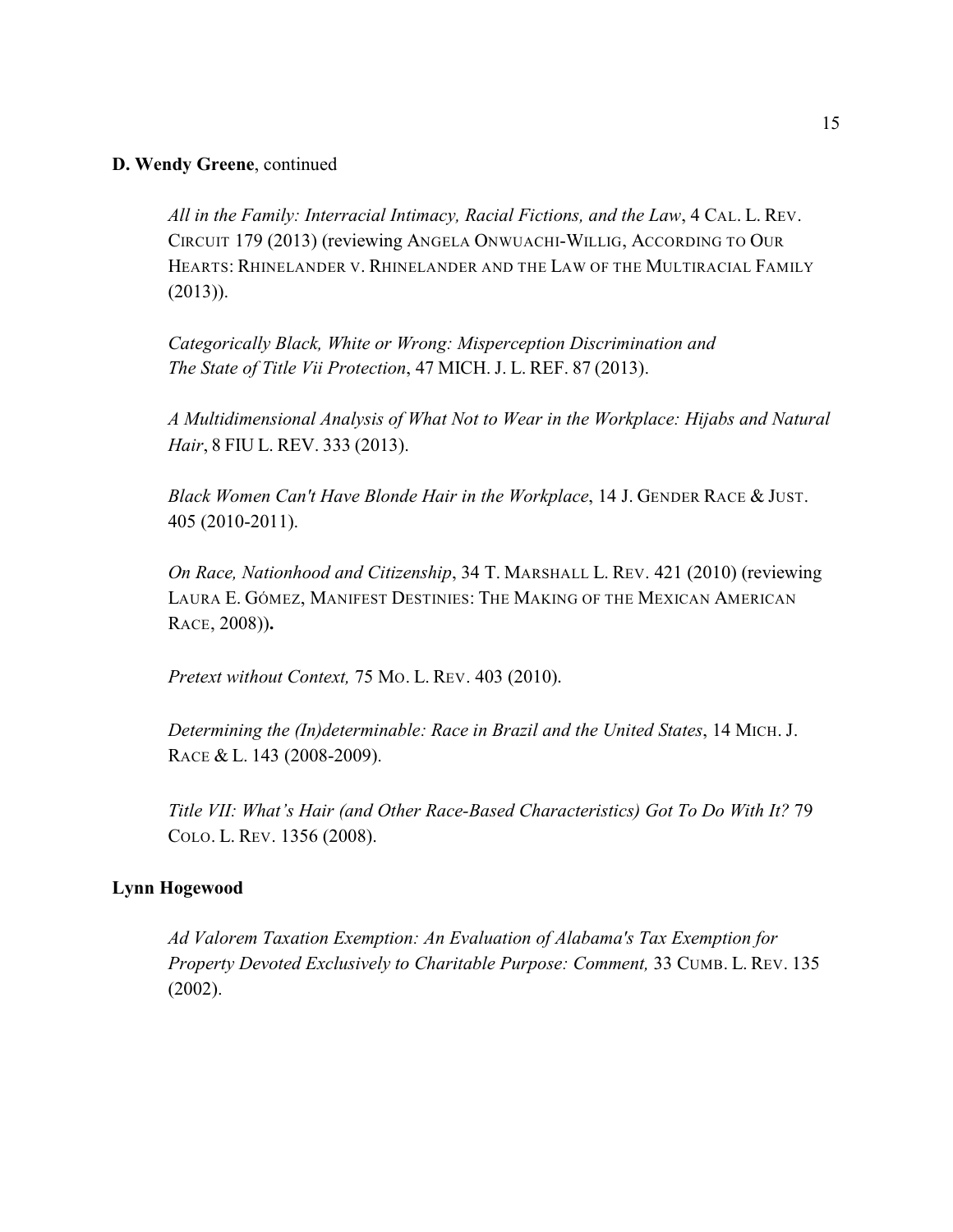### <span id="page-15-0"></span>**Paul Kuruk**

*The Role of Customary Law Under Sui Generis Frameworks of Intellectual Property Rights in Traditional and Indigenous Knowledge, 17 IND. INT'L & COMP. L. REV. 67* (2007).

*Goading a Reluctant Dinosaur: Mutual Recognition Agreements as a Policy Response to the Misappropriation of Foreign Traditional Knowledge in the United States,* 34 PEPP. L. REV. 629 (2006-2007).

*Bridging the Gap Between Traditional Knowledge and Intellectual Property Rights: Is Reciprocity an Answer?* 7 J. WORLD INTELLECTUAL. PROP. 429 (2004).

*Cultural Heritage, Traditional Knowledge and Indigenous Rights: An Analysis of the Convention for the Safeguarding of Intangible Cultural Heritage, 1 MACQUARIE J. INT'L* COMP. & ENVT'L L. 111 (2004).

*Mutual Recognition Agreements and the Protection of Traditional Knowledge,* 38 COMMONWEALTH HOT TRADE TOPICS 1 (2004).

#### **David J. Langum**

QUITE CONTRARY: THE LITIGIOUS LIFE OF MARY BENNETT LOVE (2014).

*Writing Your Law School's History*, *Remarks at 2008 SEALS Conference*, CAMPBELL LAW REVIEW (forthcoming 2010).

ANTONIO DE MATTOS: UM PIONEIRO PROTESTANTE (Portuguese language ed. of Antonio de Mattos and the Protestant Portuguese Community) (2009).

*Frederic Sandeman de Mattos: Gentle Rogue and Talented Priest. Part Two: Neepawa and Beyond*, 78 Anglican and Episcopal History 396 (2009).

*William Kunstler,* in YALE BIOGRAPHICAL DICTIONARY OF AMERICAN LAW (2009).

*Frederic Sandeman de Mattos: Gentle Rogue and Talented Priest. Part One: Ritualist Controversy*, 77 ANGLICAN AND EPISCOPAL HISTORY160 (2008).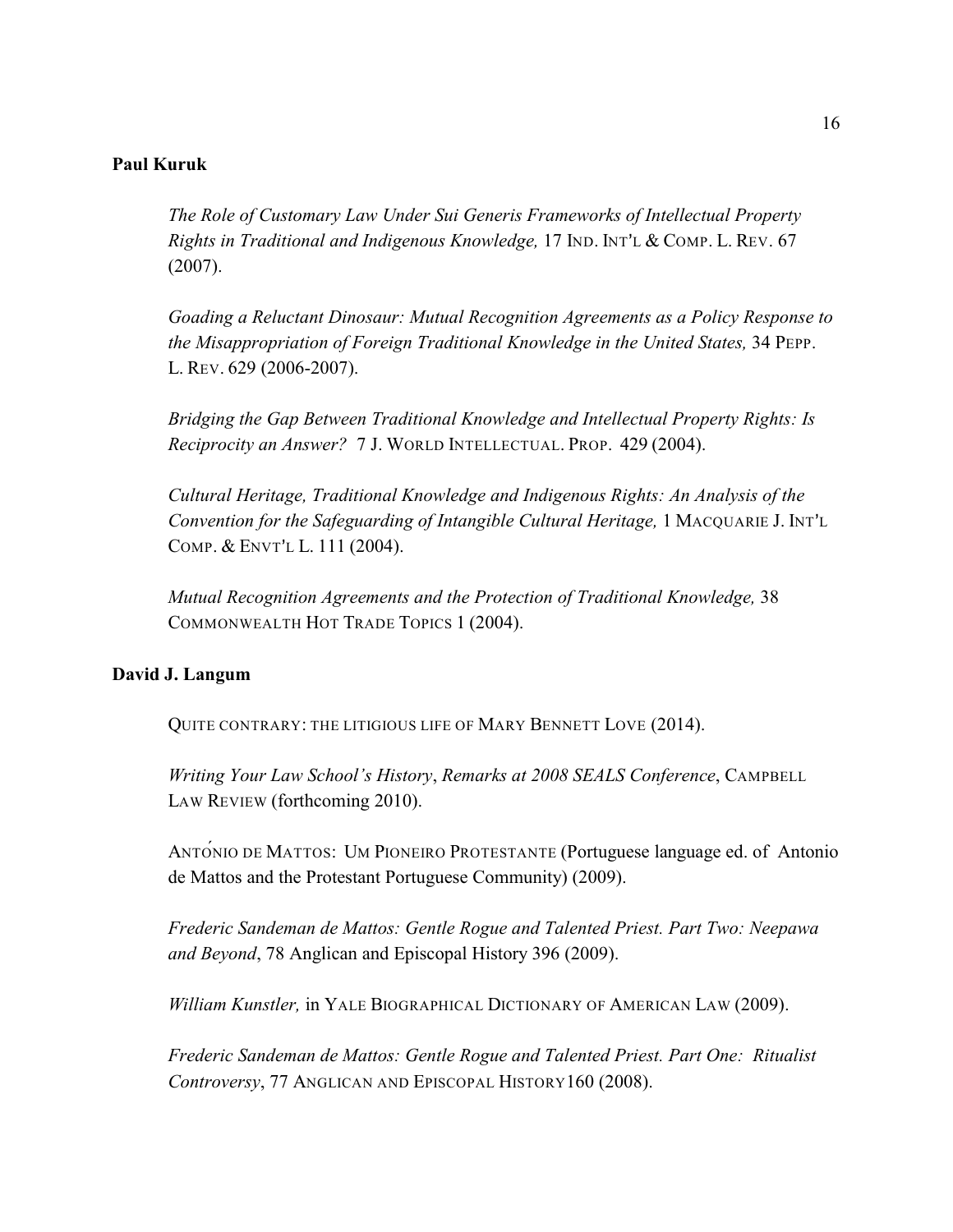### **David J. Langum**, continued

*Juan Malarin,* in DICCIONARIO CRITÍCO DE JURISTAS ESPAÑOLES, PORTUGUESES Y LATINOAMERICANOS, (2008).

*American Prostitution: History and Controversies,* in SOCIAL ISSUES IN AMERICA: AN ENCYCLOPEDIA (2006).

ANTONIO DE MATTOS AND THE PROTESTANT PORTUGUESE COMMUNITY IN ANTEBELLUM ILLINOIS (2006).

A Review of THIS SMALL CITY WILL BE A MEXICAN PARADISE: EXPLORING THE ORIGINS OF MEXICAN CULTURE IN LOS ANGELES, 1821-1846 by Michael J. Gonzalez, BOLETIN: THE JOURNAL OF THE CALIFORNIA MISSION STUDIES ASSOCIATIONS (2006).

A Review of THE MAN FROM THE RIO GRANDE: A BIOGRAPHY OF HARRY LOVE, LEADER OF THE CALIFORNIA RANGERS WHO TRACKED DOWN JOAQUIN MURRIETA by William B. Secrest, CALIFORNIA HISTORY (2006)

CROSSING OVER THE LINE: LEGISLATING MORALITY AND THE MANN ACT (Paperback ed., 2006).

LAW AND COMMUNITY ON THE MEXICAN CALIFORNIA FRONTIER (Rev. ed., 2006).

Prostitution, in SOCIAL ISSUES IN AMERICA: AN ENCYCLOPEDIA (2006).

A Review of WHITE SLAVE CRUSADES: RACE, GENDER AND ANTI-VICE ACTIVISM, 1887- 1917 by Brian Donavan, AMERICAN HISTORICAL REVIEW (2005).

Drew Caminetti and Maury Diggs: the Men who Made the Mann Act Apply to Lovers, in AMERICANS MAKING CONSTITUTIONAL HISTORY (2004).

James P. de Mattos: Frontier Lawyer and Master Politician, 16 WESTERN LEGAL HISTORY 1 (Winter/Spring 2003).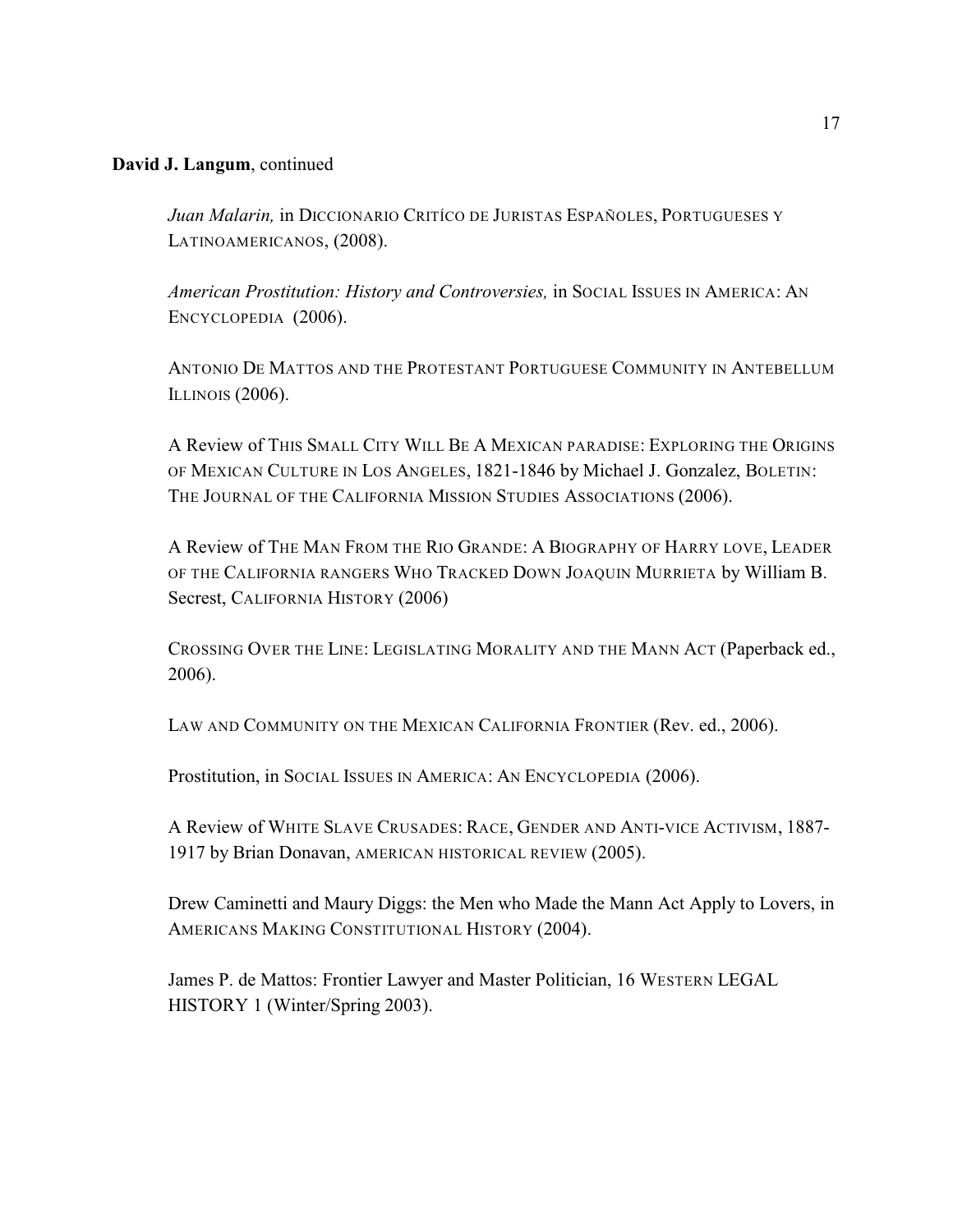#### <span id="page-17-0"></span>**David J. Langum**, continued

Mann Act, in MAJOR ACTS OF CONGRESS (2003).

RELIGIOUS FREEDOM AND INDIAN RIGHTS: THE CASE OF OREGON V. SMITH by Carolyn Nestor Long, PACIFIC NORTHWEST QUARTERLY (2002).

 Jackson, Howell E. and Kunstler, William M. in THE OXFORD COMPANION TO AMERICAN LAW (2002).

### **Gregory K. Laughlin**

*Digitization and Democracy: The Conflict between the Amazon Kindle License Agreement and the Role of Libraries in a Free Society*, 40 U. BALT. L. REV. 3 (2010).

*Playing Games with the First Amendment: Are Video Games Speech and May Minors' Access to Graphically Violent Video Games be Restricted?*, 40 U. RICH. L. REV. 481 (2006).

*Sex, Lies, and Library Cards: The First Amendment Implications of the Use of Software Filters to Control Access to Internet Pornography in Public Libraries*, 51 DRAKE L. REV. 213 (2003).

#### **Edward C. Martin**

MASTERING TORT LAW (2009) (with Russell L. Weaver ... et al.).

PREMISES LIABILITY: LAW AND PRACTICE (2003) (plus Biannual Supplements) (with Norman J. Landau).

TORTS: CASES, PROBLEMS, AND EXERCISES (plus TEACHER'S MANUEL) (3d 2005) (with John Bauman, John Cross, Andrew Klein, Russell Weaver, Paul Zwier).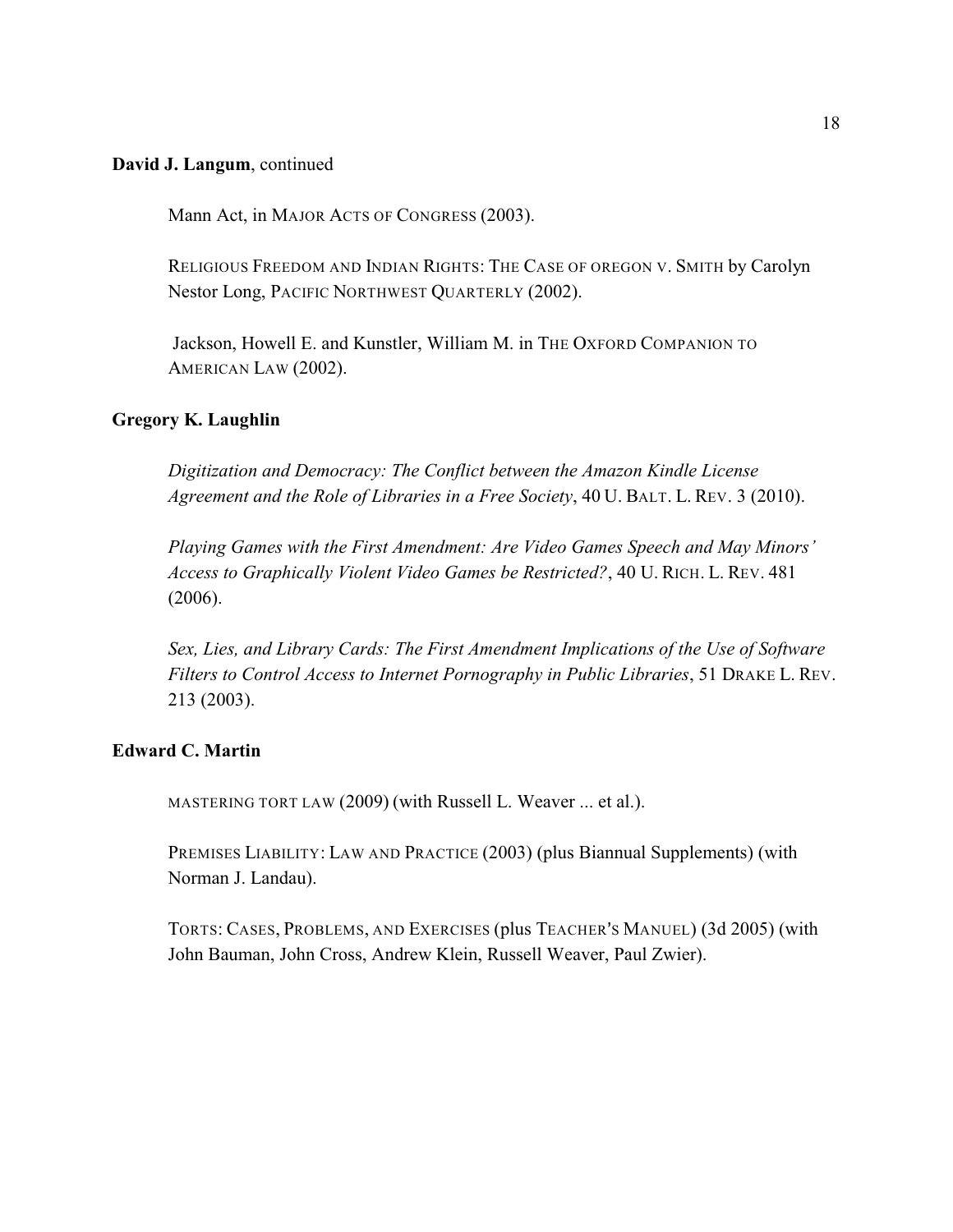#### <span id="page-18-0"></span>**Leonard J. Nelson III (\*Retired)**

*Medical Liability and Health Care Reform*, 21 HEALTH MATRIX 443 (2011) (with Michael A. Morrisey, David J. Becker).

*Rationing Health Care in Britain and the United States*, 7 J. HEALTH & BIOMEDICAL L. 175 (2011).

*Medical Malpractice Reform and Employer-Sponsored Health Insurance Premiums,* 43 HEALTH SERVICES J. 2124 (2008) (with Michael Morrisey & Meredith Kilgore).

*Medical Malpractice Reform in Three Southern States,* 4 J. HEALTH & BIOMED. L. 69 (2008) (with Michael Morrisey & Meredith Kilgore).

*Damages Caps in Malpractice Cases*, 85 MILBANK Q. 259 (2007) (with Michael Morrisey & Meredith Kilgore).

*A Tale of Three Systems: A Comparative Overview of Health Care Reform in the England, Canada, and the United States*, 37 CUMB. L. REV. 513 (2007).

*Medical Rationalization as a Social Capital Resource for Reducing Fear of Malpractice Litigation* (with Ferris Ritchey, Joseph E. Schumacher, Cullen Clark) (Paper presented at the annual meeting of the American Sociological Association, Montreal Convention Center, Montreal, Quebec, Canada, Aug 10, 2006).

*Tort Law and Medical Malpractice Insurance Premiums*, 43 INQUIRY 255 (2006) (with Meredith L. Kilgore, Michael A. Morrisey).

*Catholic Bioethics and the Case of Terri Schiavo*, 35 CUMB. L. REV. 543 (2004-2005).

*God and Woman in the Catholic Hospital*, 31 J. LEGIS. 69 (2004).

*Helling v. Carey Revisited: Physician Liability in the Age of Managed Care*, 25 SEATTLE U. L. REV. 775 (2002).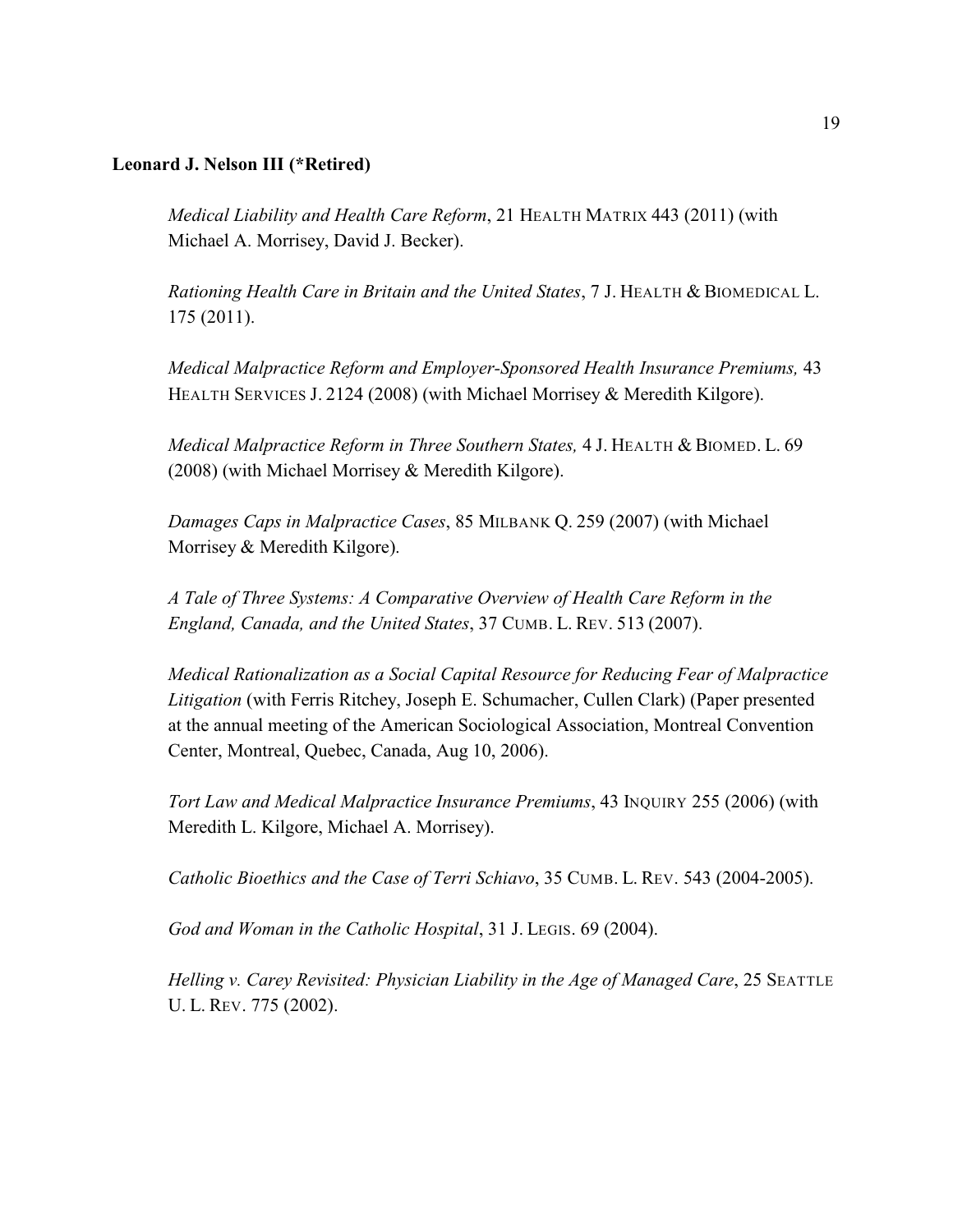#### <span id="page-19-0"></span>**Brian O. Noble**

*Change You Shouldn't Believe In: Why the FRSA Clarification Amendment Doesn't Narrow the Scope of Preemption in State Tort Actions*, 40 CUMB. L. REV. 243 (2009).

*Relation Back of Amendments-Mackro Capital of Am., Inc. v. UBS Ag 543 F.3d 1254 (11<sup>th</sup> Circ. 2008)*, 39 CUMB. L. REV. 840 (2009).

*Constitutional Law - Habeas Corpus - Guantanamo Bay Detainees Are Entitled to the Privilege of Habeas Corpus Under the U.S. Constitution*, 39 CUMB. L. REV. 341 (2008).

#### **Tracey M. Roberts**

*Climate Change Regulation and the WTO*, in TAX AND THE ENVIRONMENT (Roberta Mann & Tracey Roberts, eds., forthcoming 2018).

*Subsidies and the Environment*, in POLICY INSTRUMENTS IN ENVIRONMENTAL LAW (Kenneth Richards & Josephine van Zeben, eds., forthcoming 2018).

TAX AND THE ENVIRONMENT (Roberta Mann & Tracey Roberts, eds., forthcoming 2018).

*The Constitutional Grounding for Environmental Taxation in the United States* in ASPECTOS CONSTITUCIONALES CONTROVERTIDOS DE LA TRIBUTACIÓN AMBIENTAL (CONTROVERSIES IN CONSTITUTIONAL ASPECTS OF ENVIRONMENTAL TAXATION) (Rodolfo Salassa Boix, ed. 2017).

*Tax Relief for Domestic Violence Survivors*, Domestic Violence Report 19 (Dec./Jan. 2017).

*Picking Winners and Losers: a Structural Examination of Tax Subsidies to the Energy Industry*, 41 COLUM. J. ENVTL. L. 63 (2016).

*U.S. "Support" for Renewable Energy,* in LA PROTECCIÓN AMBIENTAL A TRAVÉS DEL DERECHO FISCAL (Rodolfo Salassa Boix, ed., 2015).

*Brackets: a Historical Perspective*, 108 NW. U. L. REV. 925 (2014).

*The Rise of Rule Four Institutions: Voluntary Standards, Certification and Labeling Systems,* 40 Ecology L.Q. 107 (2013).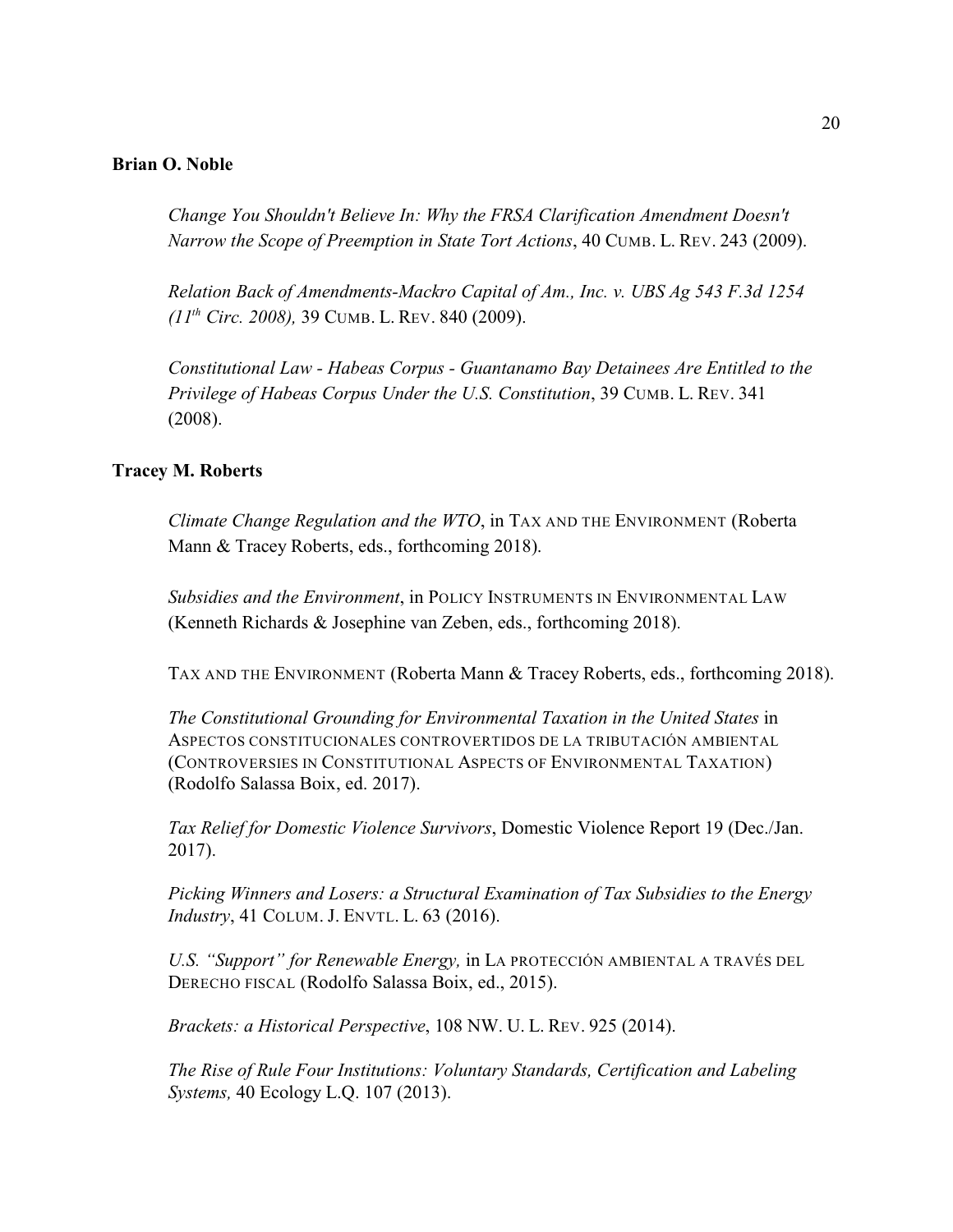### <span id="page-20-0"></span>**Tracey M. Roberts***,* continued

Voluntary Standards, Certification and Labeling Systems: Enhancing Efficiency Through Trade of Entitlements, in MARKET INSTRUMENTS AND SUSTAINABLE ECONOMY (Ana Yábar Sterling & Pedro M. Herrera eds., 2012)*.*

*Innovations in Governance: a Functional Typology of Private Governance Institutions,* 22 DUKE ENVT. LAW & POLICY FORUM 67 (2011).

*Mitigating the Distributional Impacts of Climate Change Policy*, 67 WASH. & LEE L. REV. 209 (2010).

### **William G. Ross**

CONSTITUTIONAL LAW IN CONTEXT.  $4<sup>th</sup>$  ed. (2018) (with Michael Kent Curtis ... et al.).

A Review of LAW AND RELIGION IN AMERICAN HISTORY: PUBLIC VALUES AND PRIVATE CONSCIENCE by Mark Douglas McGarvie, 60 J. CHURCH & ST. 153 (2018).

WORLD WAR I AND THE AMERICAN CONSTITUTION (2017).

*Meyer v. Nebraska: A Lutheran Contribution to Constitutional Law*, 48 LUTHERAN FORUM 21 (2014).

*Brandeis, Gitlow, and the Supreme Court's Transformation During the Interwar Years*, 41 REVIEWS IN AMERICAN HISTORY 687 (2013) (reviewing MARC LENDLER, GITLOW V. NEW YORK: EVERY IDEA AN INCITEMENT (2012) and Melvin I. Urofsky. LOUIS D. BRANDEIS: A LIFE (2009)).

*Constitutional Issues Involving the Controversy Over American Membership in the League of Nations*, 1918-1920, 53 AM. J. LEGAL HIST. 1 (2013).

German Americans, in IMMIGRANT STUGGLES, IMMIGRANT GIFTS 14 (Diane Portnoy, Barry Portnoy, Charlie Riggs, eds., 2012).

*The Supreme Court as an Issue in Presidential Campaigns*, 37 J. SUP. CT. HIST. 322 (2012).

CONSTITUTIONAL LAW IN CONTEXT.  $3^{rd}$  ed. (2010-2011) (with Michael Kent Curtis ... et al.).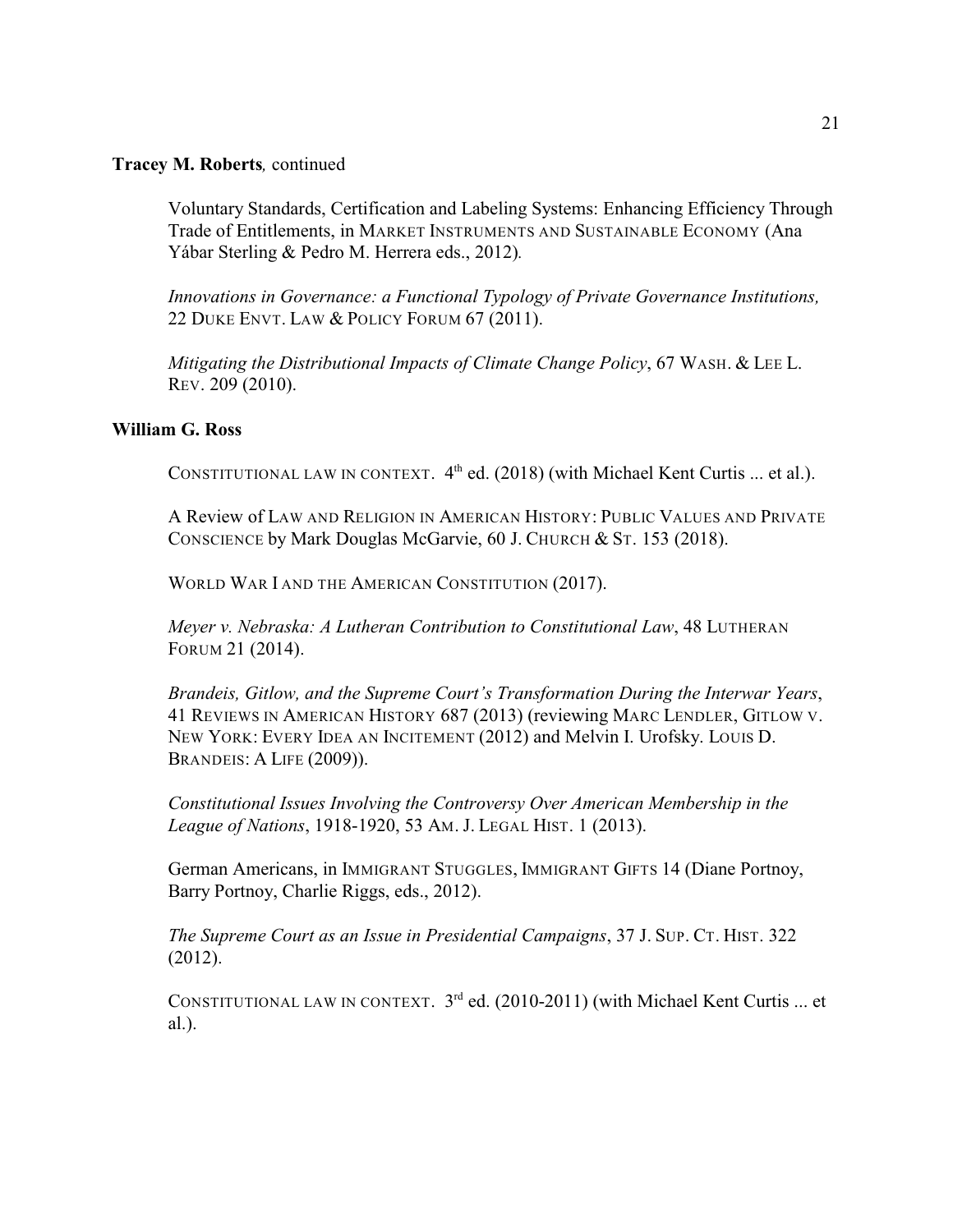#### **William G. Ross**, continued

*A Model Biography of a Model Jurist,* 95 JUDICATURe 237 (2012) (reviewing ANNE EMANUEL, ELBERT PARR TUTTLE: CHIEF JURIST OF THE CIVIL RIGHTS REVOLUTION (2012)).

*Presidential Ambitions of U.S. Supreme Court Justices: A History and an Ethical Warning*, 38 N. KY. L. REV. 115 (2011).

A Review of CROSS PURPOSES: PIERCE V. SOCIETY OF SISTERS AND THE STRUGGLE OVER COMPULSORY PUBLIC EDUCATION by Paula Abrams, 28 LAW & HIST. REV. 1076 (2010).

Equity: United States Law, in THE OXFORD INTERNATIONAL ENCYCLOPEDIA OF LEGAL HISTORY (2009).

A Review of *Vanderbilt Law School: Aspirations and Realities* by D. Don Welch, 27 LAW & HIST. REV. 480 (2009).

*Champion v. Ames; Coppage v. Kansas; John W. Davis; Charles Evans Hughes; John J. Parker; George W. Sutherland* and *Progressive Era Worker Legislation,* in ENCYCLOPEDIA OF THE SUPREME COURT OF THE UNITED STATES (2008).

*Meyer v. Nebraska,* in PRAEGER HANDBOOK OF RELIGION AND EDUCATION IN THE UNITED STATES (2008).

*Meyer v. Nebraska*, In THE HISTORY OF NEBRASKA LAW 271 (Alan Gless, ed., 2008).

*The Role of Religion in the Defeat of the 1937 Court-Packing Plan*, 23 J.L. & REL. 629 (2007-2008).

*Abuse of Hourly Billing: Results of a Recent Survey*, ACCOUNTING AND FINANCIAL PLANNING FOR LAW FIRMS, October 2007.

THE CHIEF JUSTICESHIP OF CHARLES EVANS HUGHES (2007).

*The Ethics of Double Billing*, ACCOUNTING AND FINANCIAL PLANNING FOR LAW FIRMS, April 2007.

John Archibald Campbell, in THE NEW ENCYCLOPEDIA OF SOUTHERN CULTURE (2007).

*Lutheran Perspectives on the Wealth Gap@and American Tax Policy*, J. LUTHERAN ETHICS, (September 2007), <http://www.elca.org/jle/article.asp?k=751.>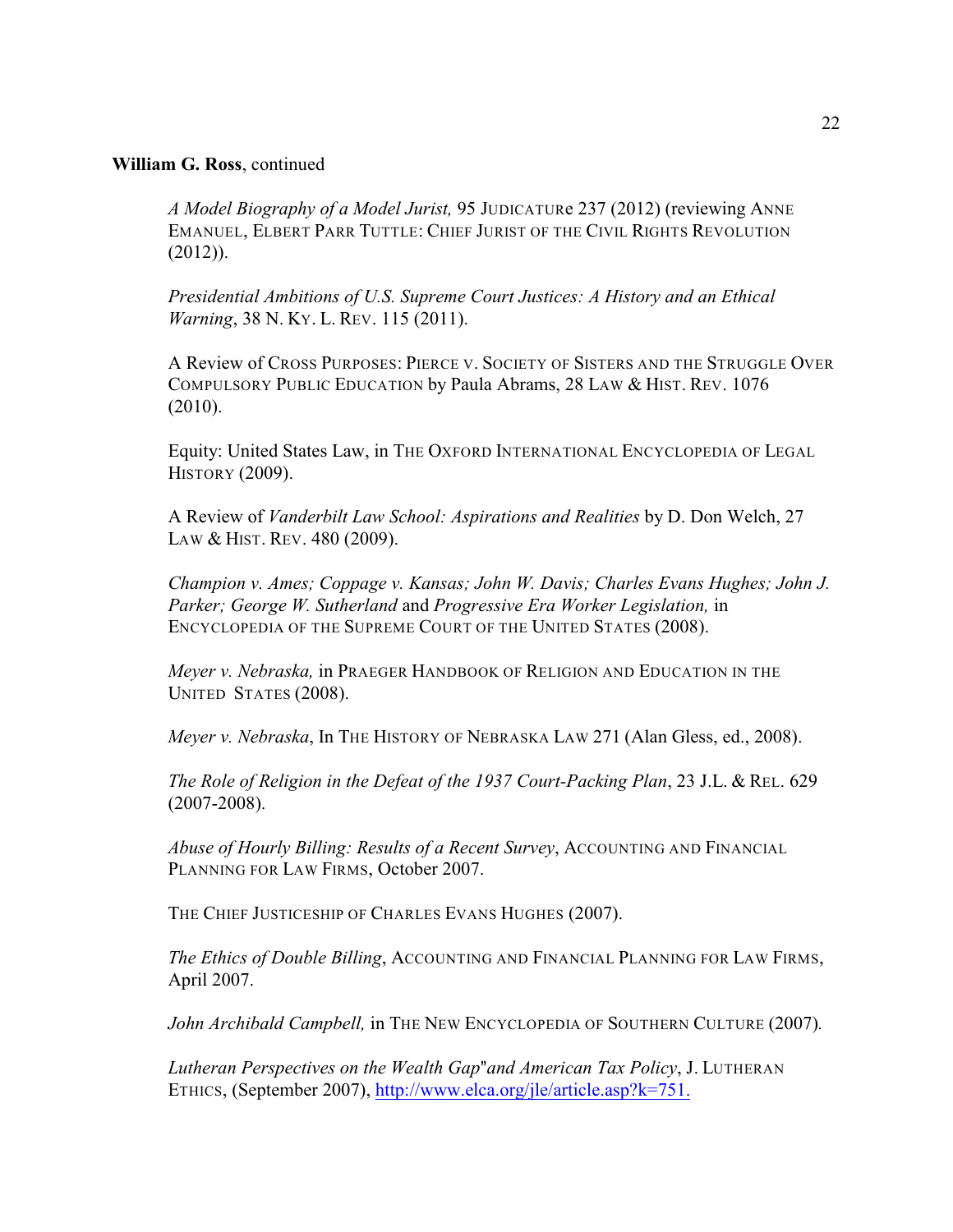#### **William G. Ross**, continued

*Melville Weston Fuller,* in THE AMERICAN MIDWEST: AN INTERPRETATIVE ENCYCLOPEDIA, 2007.

*Pacifists and Naturalization*; *Jews and American Civil Liberties*; *Snake-Handling Cults and the Law*; and *Sandra Day O'Connor,* in ENCYCLOPEDIA OF AMERICAN CIVIL LIBERTIES (2006).

*When Did the "Switch in Time" Actually Occur? A Study of the 'Forgotten' Supreme Court Decisions of 1936-37*, 37 ARIZ. ST. U. L. REV. 1153 (2006).

*The Hughes Court,* in THE UNITED STATES SUPREME COURT: THE PURSUIT OF JUSTICE 223 (Christopher Tomlins, ed., 2005).

*Public Opinion* and First Amendment, in THE OXFORD COMPANION TO THE SUPREME COURT OF THE UNITED STATES (2d ed., 2005).

*Keatings-Owen Child Labor Act of 1916*, in MAJOR ACTS OF CONGRESS (2004).

*Meyer v. Nebraska,* in ENCYCLOPEDIA OF THE GREAT PLAINS (2004).

*The Ethics of Billing by the Hour for Re-Cycled Work*, ACCOUNTING AND FINANCIAL PLANNING FOR LAW FIRMS, August 2003.

LEGAL FEES: LAW AND PRACTICE (2003) (with John Toothman).

*The Resilience of Marbury v. Madison: Why Judicial Review Has Survived So Many Court-Curbing Proposals*, 38 WAKE FOREST L. REV. 733 (2003).

*Walter Clark,* in GREAT AMERICAN JUDGES: AN ENCYCLOPEDIA (2003).

*Attacks on the Warren Court by State Officials: A Case Study of Why Court-Curbing Movements Fail*, 50 BUFF. L. REV. 483 (2002).

*Firms, Law,* in OXFORD COMPANION TO AMERICAN LAW (2002).

*The Role of Ideology in the Federal Judicial Selection Process*, 7 NEXUS: A JOURNAL OF OPINION, 39 (2002).

*The Role of Judicial Issues in Presidential Campaigns*, 42 SANTA CLARA L. REV. 391 (2002).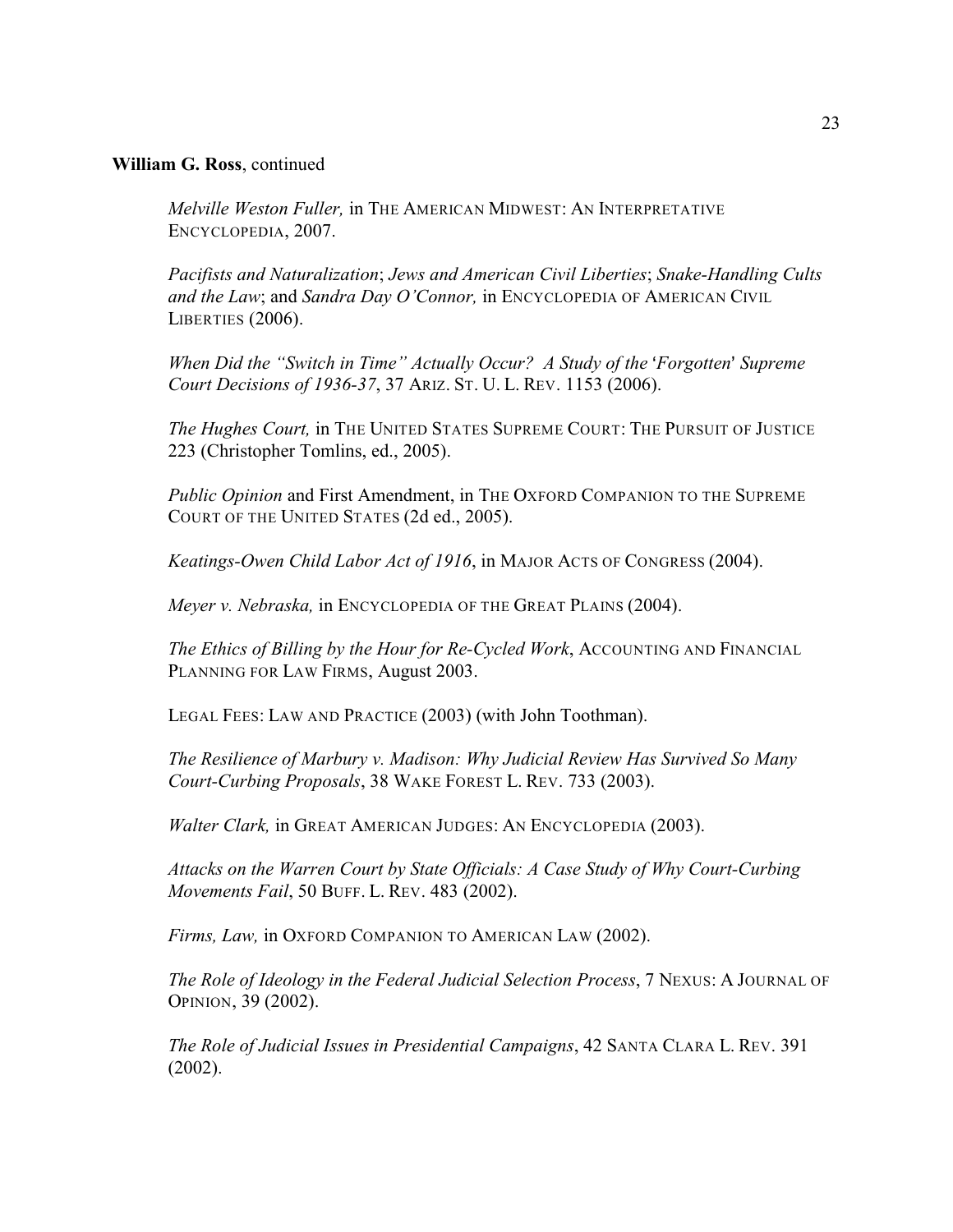#### <span id="page-23-0"></span>**Andrea L. Shaw**

*A Dirty Job: How Identifying Hazardous Substance Releases Under "All Appropriate Inquiry" Creates Liability for Environmental Professionals,* 40 CUMB. L. REV. 555 (2010).

*Constitutional Law - Freedom of Speech - Federal Ban on Pandering of Child Pornography Does Not Infringe upon First Amendment Rights,* 39 CUMB. L. REV. 581 (2009).

*Last Served Removal Rule-Bailey v. Janssen Pharmaceutica, Inc., 536 F.3d 1202 (11th Circ. 2008),* 39 CUMB. L. REV. 833 (2009).

#### **David M. Smolin**

*Surrogacy As the Sale of Children: Applying Lessons Learned From Adoption to the Regulation of the Surrogacy Industry's Global Marketing of Children*, 43 PEPP. L. REV. 265 (2016).

*The Corrupting Influence of the United States On a Vulnerable Intercountry Adoption System: A Guide for Stakeholders, Hague and Non-Hague Nations, NGOs, and Concerned Parties*, 2013 UTAH L. REV. 1065 (2013).

*Of Orphans and Adoption, Parents and the Poor, Exploitaton and Rescue: A Scriptural Critique of the Evangelical Christian Adoption and Orphan Care Movement*, 8 REGENT J. INT'L L.267 (2012).

*The Tuskegee Syphilis Experiment, Social Change, and the Future of Bioethics*, 3 FAULKNER L. REV. 229 (2012).

*When the Law Rapes Lady Justice: Can the Law Remedy the Mass Injustices Committed By the Law?* 1 J. CHRISTIAN LEGAL THOUGHT 31(2011).

*The Missing Girls of China: Population, Policy, Culture, Gender, Abortion, Abandonment, and Adoption in East-Asian Perspective*, 41 CUMB. L. REV. 1 (2010-2011).

*The Paradox of the Future in Contemporary Energy Policy: A Human Rights Analysis*, 40 CUMB. L. REV. 135 (2009-2010).

*The Civil War as a War of Religion: A Cautionary Tale of Enslavement and Emancipation*, 39 CUMB. L. REV. 187 (2008-2009).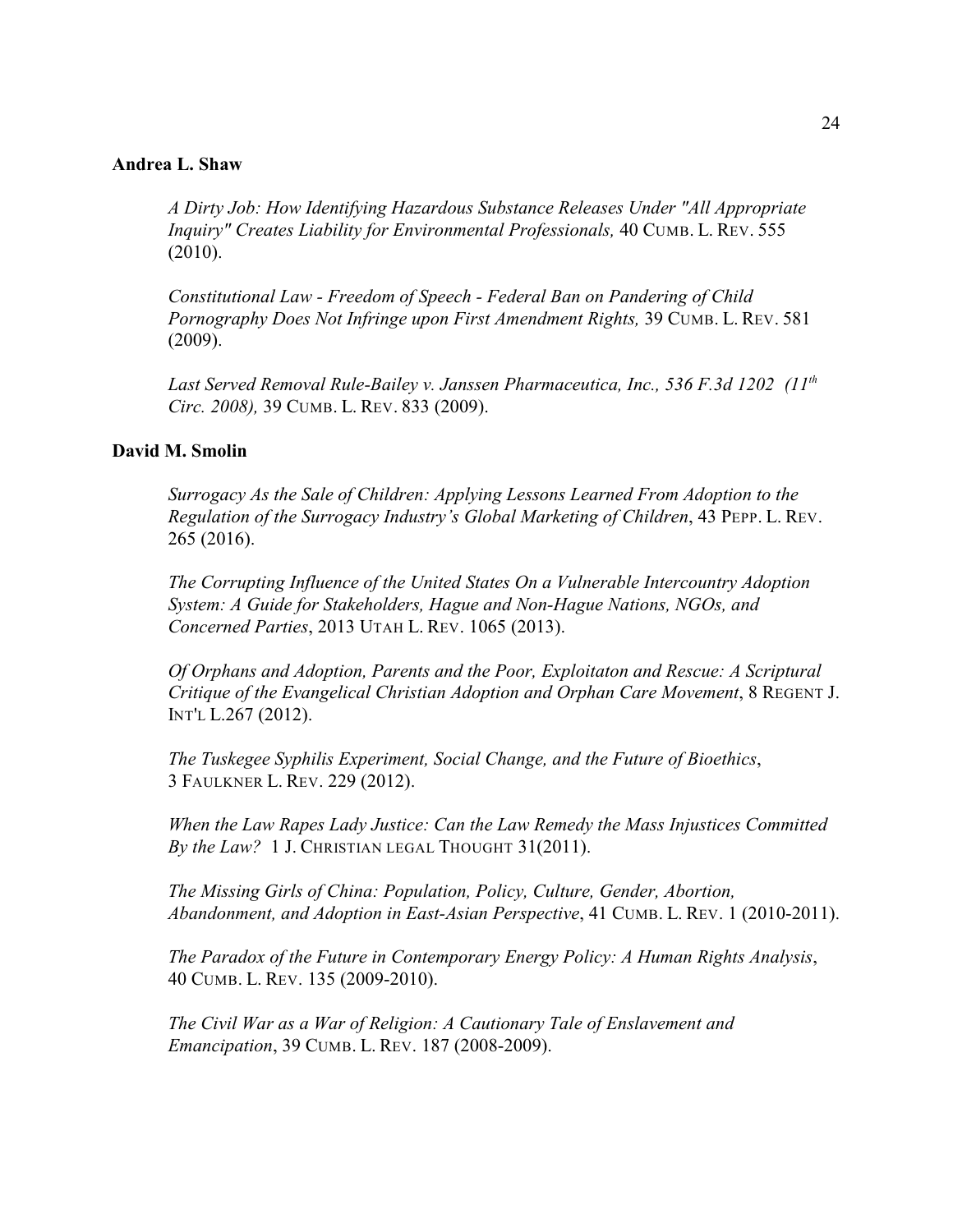#### **David M. Smolin**, continued

*Child Laundering as Exploitation: Applying Anti-trafficking Norms to Intercountry Adoption under the Coming Hague Regime,* 32 VT. L. REV. 1 (2007).

*Intercountry Adoption and Poverty: A Human Rights Analysis,* 36 CAP. U. L. REV. 413 (2007).

*Child Laundering: How the Intercountry Adoption System Legitimizes and Incentivizes the Practices of Buying, Trafficking, Kidnapping, and Stealing Children*, 52 WAYNE L. REV. 113 (2006).

*Overcoming Religious Objections to the Convention on the Rights of the Child*, 20 EMORY INT'L L. REV. 81 (2006).

*Religion, Education*, *and the Theoretically Liberal State*: *Contrasting Evangelical and Secularist Perspectives*, 44 THE JOURNAL OF CATHOLIC LEGAL STUDIES 99 (2005).

*The Two Faces of Intercountry Adoption: The Significance of the Indian Adoption Scandals,* 35 SETON HALL L. REV. 403 (2005).

*Does Bioethics Provide Answers?: Secular and Religious Bioethics and our Procreative Future*, 35 CUMB. L. REV. 473 (2004-2005).

*Intercountry Adoption and China: Emerging Questions and Developing Chinese Perspectives*, 35 CUMB. L. REV. 597 (2004-2005) (with Nili Luo).

*Intercountry Adoption as Child Trafficking*, 38 VALPARAISO L. REV. 281 (2004).

*Nontherapeutic Research with Children: The Virtues and Vices of Legal Uncertainty*, 33 CUMB. L. REV. 621 (2003).

*A Tale of Two Treaties: Furthering Social Justice Through the Redemptive Myths of Childhood*, 17 EMORY INT'L L. REV. 967 (2003).

*Should a Ban on Reproductive Cloning Include a Ban on Cloning for Purposes of Research or Therapy?* 32 CUMB. L. REV. 487 (2001-2002).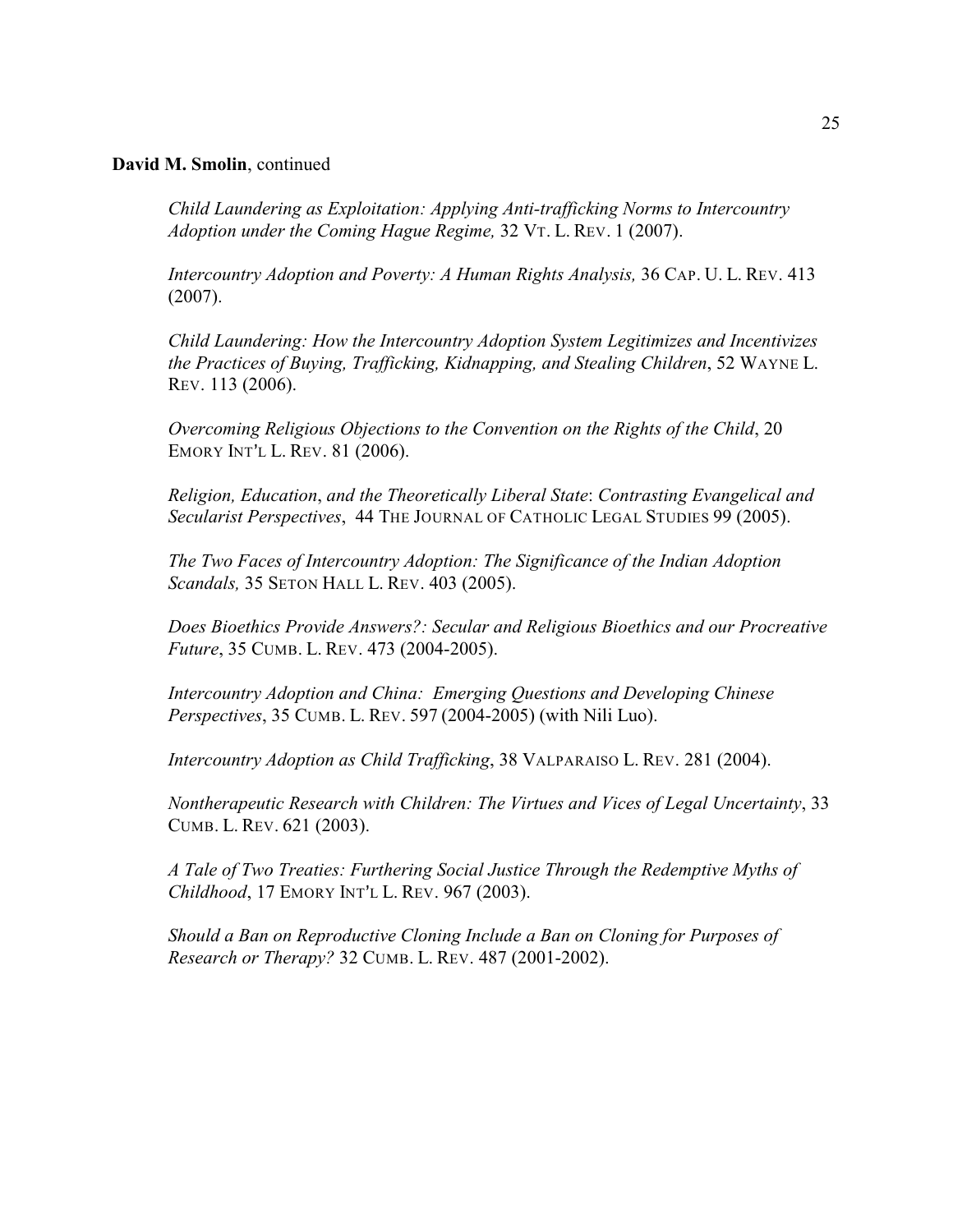### <span id="page-25-0"></span>**Joseph A. Snoe (\*Retired)**

PROPERTY: EXAMPLES AND EXPLANATIONS (3d ed., 2008) (with Barlow Burke).

*ERISA Preemption: A Product Rule and the Neglected Workhorse*, 3 J. HEALTH & BIOMEDICAL L. 217 (2007).

PROPERTY: EXAMPLES AND EXPLANATIONS (2d ed., 2004) (with Barlow Burke).

### **Henry C. Strickland**

*ADR At Samford University's Cumberland School of Law,* 75 ALA. LAWYER 381 (2014).

### **Howard P. Walthall**

*The Net Neutrality Debate: An IP Perspective,* 3 LANDSLIDE : A PUBLICATION OF THE ABA SECTION OF INTELLECTUAL PROPERTY LAW 21 (2010).

*An Alabama Case Study: Reforming Judicial Selection After Butler v. Alabama Judicial Selection Committee (and Republican Party of Minnesota v. White)*, 55 DRAKE L. REV. 653 (2007).

*A Doubtful Mind: Understanding Alabama=s State Constitution*, 35 CUMB. L. REV. 7 (2004-2005).

*State Constitutional Limitations on Taxing and Spending: A Comparison of the Alabama Constitution of 1901 to Its Counterparts*, 33 CUMB. L. REV. 463 (2002-2003) (with Bruce P. Ely), reprinted as *State Constitutional Limitations on Taxing and Spending: How Alabama Compares*, 13 J. MULTISTATE TAX. AND INCENTIVES 24 (October, 2003) and as *Alabama's Constitutional Limitations on Taxing and Spending Compared with Other States,* 30 ST. TAX NOTES (Oct. 13, 2003).

*Methods of Constitutional Revision in Alabama*, 33 CUMB. L. REV. 195 (2002-2003).

*Options for Constitutional Reform in Alabama*, in A CENTURY OF CONTROVERSY: CONSTITUTIONAL REFORM IN ALABAMA (2002).